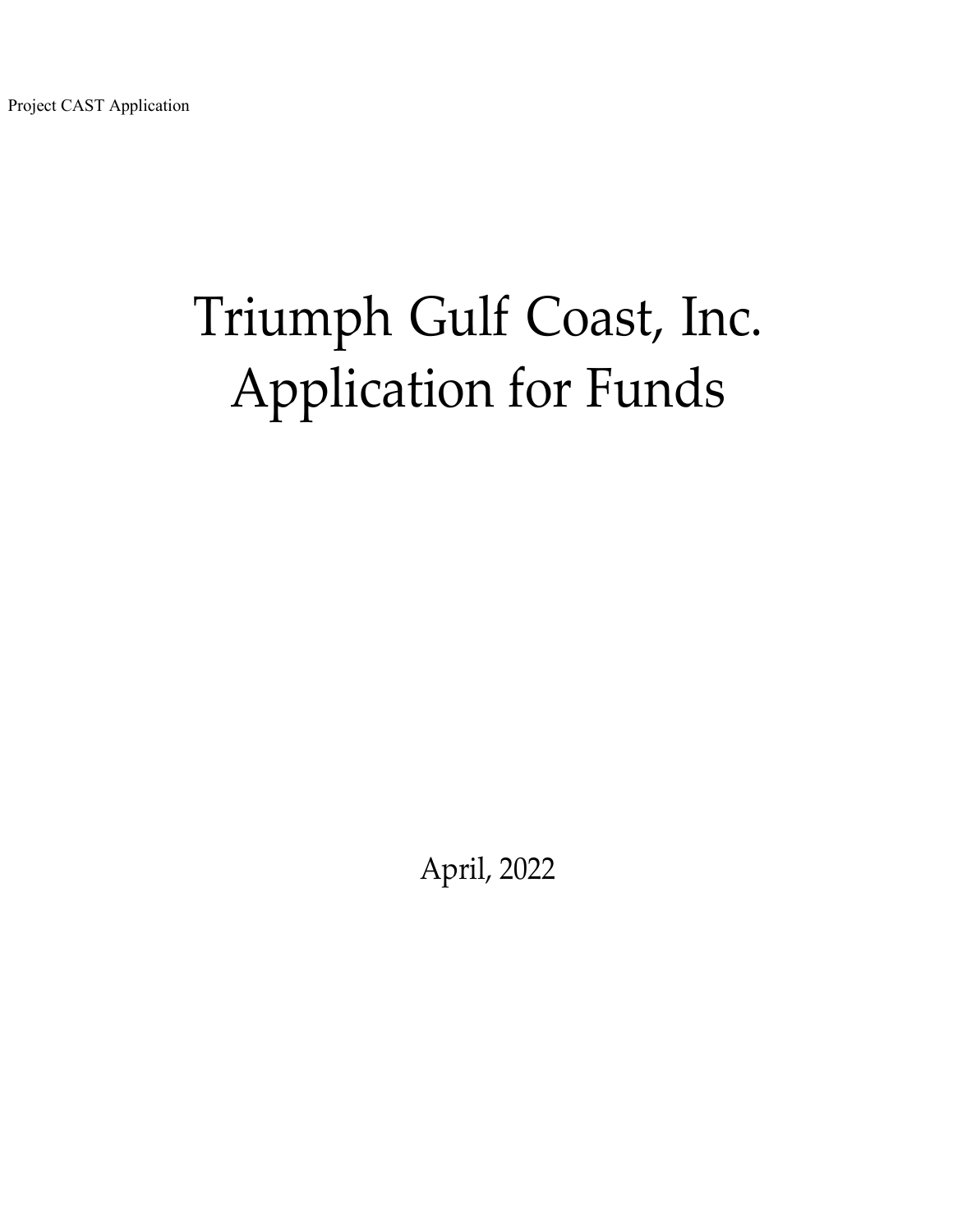## **\*\*\* IMPORTANT\*\*\***

#### **Required for ALL Projects in Bay, Franklin, Gulf and Wakulla Counites**

#### **Hurricane Michael Application Addendum**

#### **For ALL regular project applications not yet approved by the Triumph Gulf Coast Board in Bay, Franklin, Gulf and Wakulla counties:**

Please provide documentation of support or continued support for the proposal as a component of the county's post-Hurricane Michael recovery efforts made by the Board of County Commissioners (for each Hurricane Michael impacted county included in the project) on a date after October 10, 2018.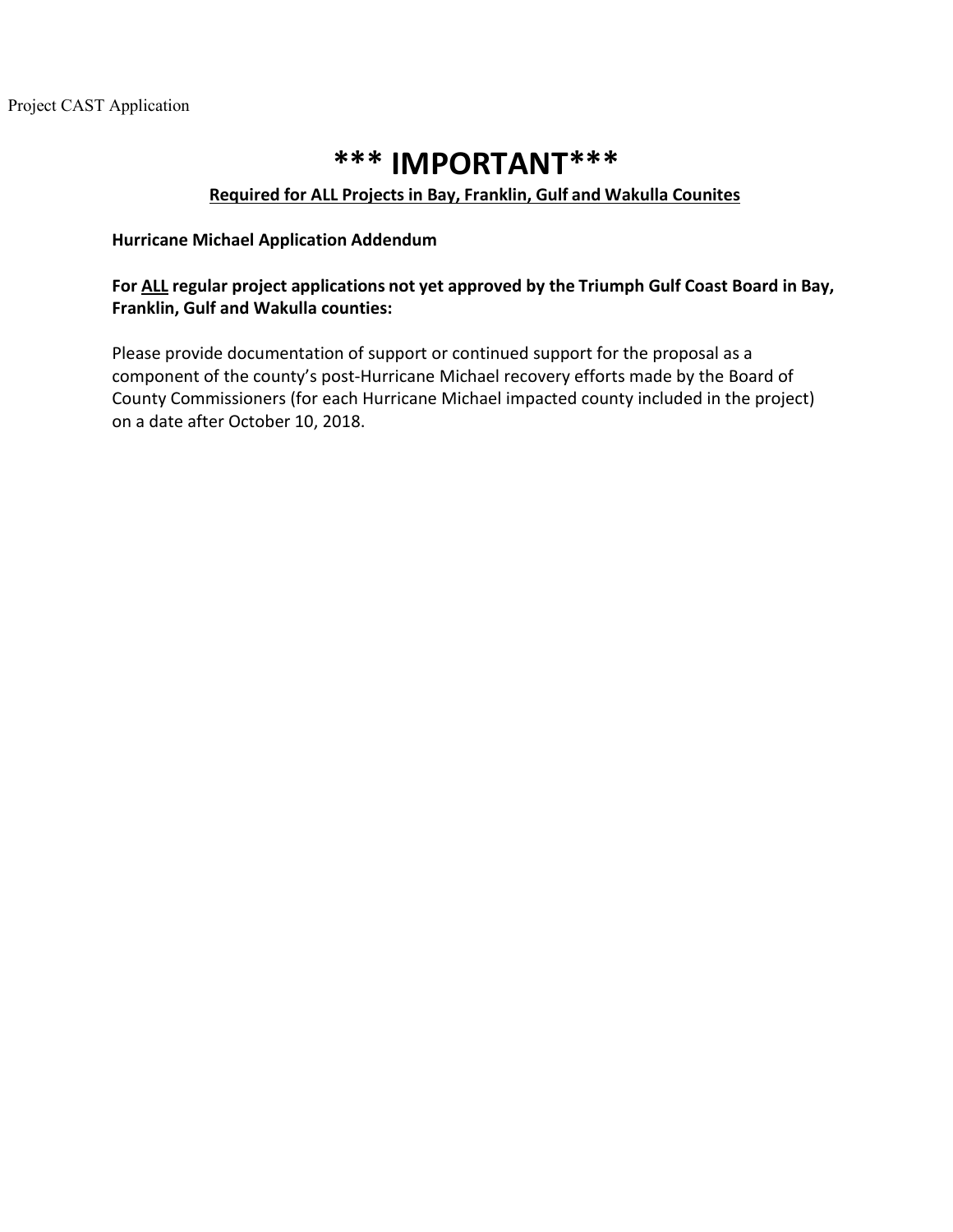### **Triumph Gulf Coast, Inc. Trust Fund Application for Funds**

Proposal Instructions: The Triumph Gulf Coast, Inc. Trust Fund Grant Application (this document) must be completed by the entity applying for the grant and signed, as applicable, by either the individual applying for funds, an individual authorized to bind the entity applying for funds, a chief elected official, the administrator for the governmental entity or their designee. Please read the Application carefully as some questions may require a separate narrative to be completed. In addition, please complete all Addendums that may be applicable to the proposed project or program.

Triumph Gulf Coast, Inc. will make awards from available funds to projects or programs that meet the priorities for economic recovery, diversification, and enhancement of the disproportionately affected counties. Triumph Gulf Coast, Inc. may make awards for:

- Ad valorem tax rate reduction within disproportionately affected counties;
- Local match requirements of s. 288.0655 for projects in the disproportionately affected counties;
- Public infrastructure projects for construction, expansion, or maintenance which are shown to enhance economic recovery, diversification, and enhancement of thedisproportionately affected counties;
- Grants to local governments in the disproportionately affected counties to establish and maintain equipment and trained personnel for local action plans of response to respond to disasters, such as plans created for the Coastal Impacts Assistance Program;
- Grants to support programs that prepare students for future occupations and careers at K-20 institutions that have campuses in the disproportionately affected counties. Eligible programs include those that increase students' technology skills and knowledge; encourage industry certifications; provide rigorous, alternative pathways for students to meet high school graduation requirements; strengthen career readiness initiatives; fund high-demand programs of emphasis at the bachelor's and master's level designated by theBoard of Governors; and, similar to or the same as talent retention programs created by the Chancellor of the State University System and the Commission of Education; encourage students with interest or aptitude for science, technology, engineering, mathematics, and medical disciplines to pursue postsecondary education at a state university or a Florida College System institution within the disproportionately affected counties;
- Grants to support programs that provide participants in the disproportionately affected counties with transferable, sustainable workforce skills that are not confined to a single employer; and
- Grants to the tourism entity created under s. 288.1226 for the purpose of advertising and promoting tourism and Fresh From Florida, and grants to promote workforce and infrastructure, on behalf of all of the disproportionately affected counties.

Pursuant to Florida Law, Triumph Gulf Coast, Inc. will provide priority consideration to Applications for projects or programs that: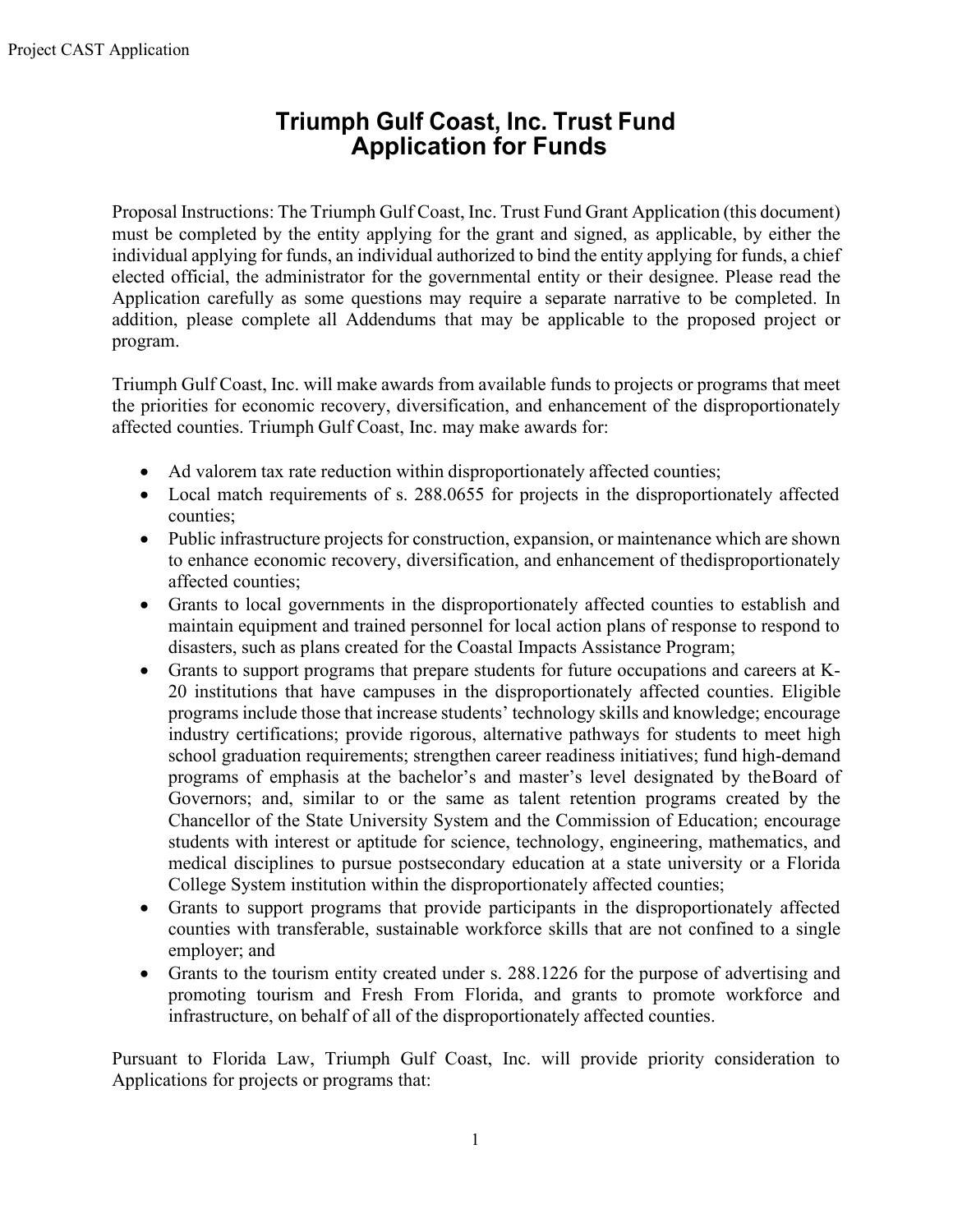- Generate maximum estimated economic benefits, based on tools and models not generally employed by economic input-output analyses, including cost-benefit, return-oninvestment, or dynamic scoring techniques to determine how the long-term economic growth potential of the disproportionately affected counties may be enhanced by the investment.
- Increase household income in the disproportionately affected counties above national average household income.
- Leverage or further enhance key regional assets, including educational institutions, research facilities, and military bases.
- Partner with local governments to provide funds, infrastructure, land, or other assistance for the project.
- Benefit the environment, in addition to the economy.
- Provide outcome measures.
- Partner with K-20 educational institutions or school districts located within the disproportionately affected counties as of January 1, 2017.
- Are recommended by the board of county commissioners of the county in which the project or program will be located.
- Partner with convention and visitor bureaus, tourist development councils, or chambers of commerce located within the disproportionately affected counties.

Additionally, the Board of Triumph Gulf Coast, Inc. may provide discretionary priority to consideration of Applications for projects and programs that:

- Are considered transformational for the future of the Northwest Florida region.
- May be consummated quickly and efficiently.
- Promote net-new jobs in the private sector with an income above regional average household income.
- Align with Northwest Florida FORWARD, the regional strategic initiative for Northwest Florida economic transformation.
- Create net-new jobs in targeted industries to include: aerospace and defense, financial services/shared services, water transportation, artificial intelligence, cybersecurity, information technology, manufacturing, and robotics.
- Promote industry cluster impact for unique targeted industries.
- Create net-new jobs with wages above national average wage (*e.g.*, similar to EFI QTI program, measured on graduated scale).
- Are located in Rural Area of Opportunity as defined by the State of Florida (DEO).
- Provide a wider regional impact versus solely local impact.
- Align with other similar programs across the regions for greater regional impact, and not be duplicative of other existing projects or programs.
- Enhance research and innovative technologies in the region.
- Enhance a targeted industry cluster or create a Center of Excellence unique to Northwest Florida.
- Create a unique asset in the region that can be leveraged for regional growth of targeted industries.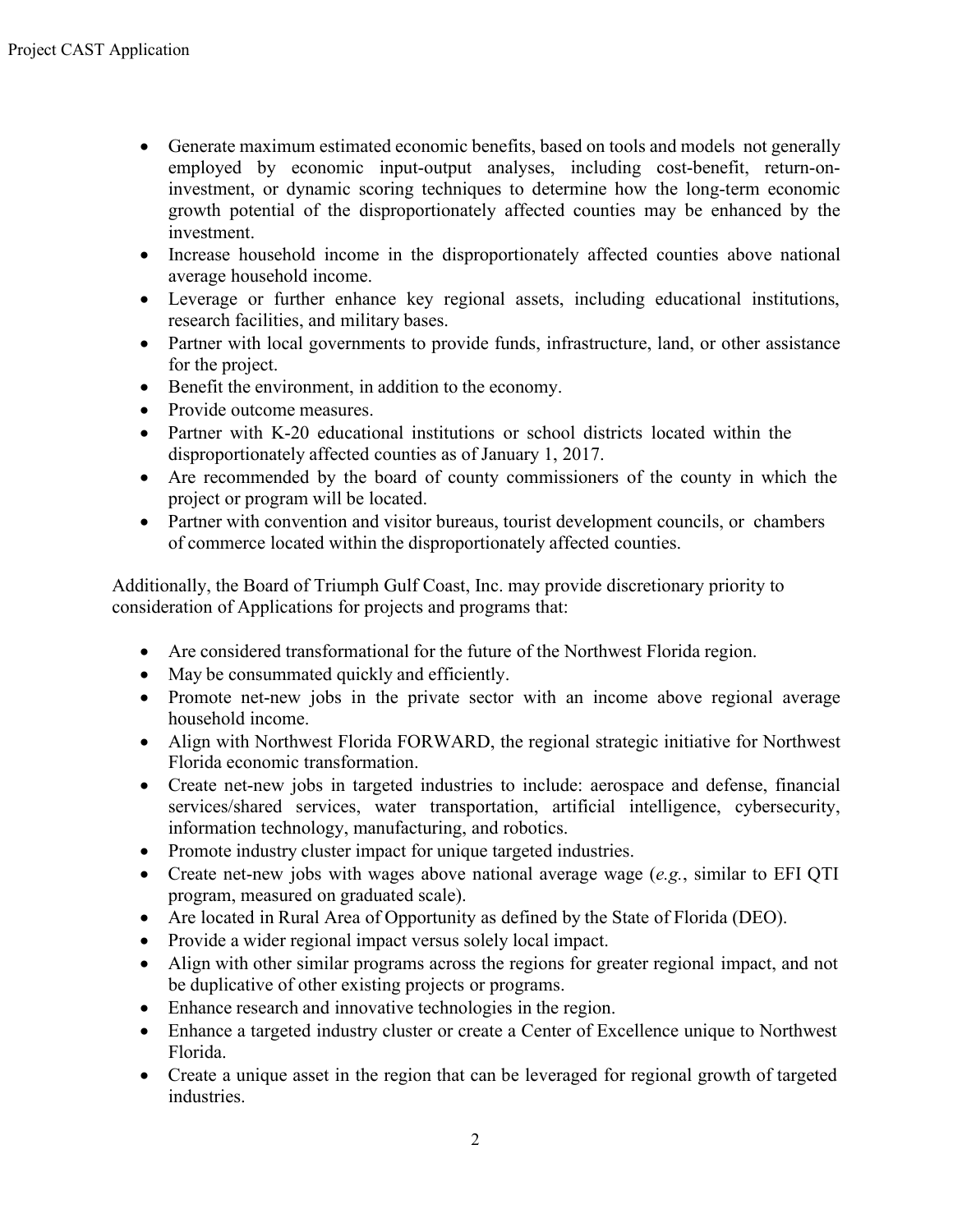- Demonstrate long-term financial sustainability following Triumph Gulf Coast, Inc. funding.
- Leverage funding from other government and private entity sources.
- Provide local investment and spending.
- Are supported by more than one governmental entity and/or private sector companies, in particular proposed projects or programs supported by more than one county in the region.
- Provide clear performance metrics over duration of project or program.
- Include deliverables-based payment system dependent upon achievement of interim performance metrics.
- Provide capacity building support for regional economic growth.
- Are environmentally conscious and business focused.
- Include Applicant and selected partners/vendors located in Northwest Florida.

Applications will be evaluated and scored based on compliance with the statutory requirements of the Triumph Gulf Coast legislation, including but not limited to the priorities identified therein and the geographic region served by the proposed project or program.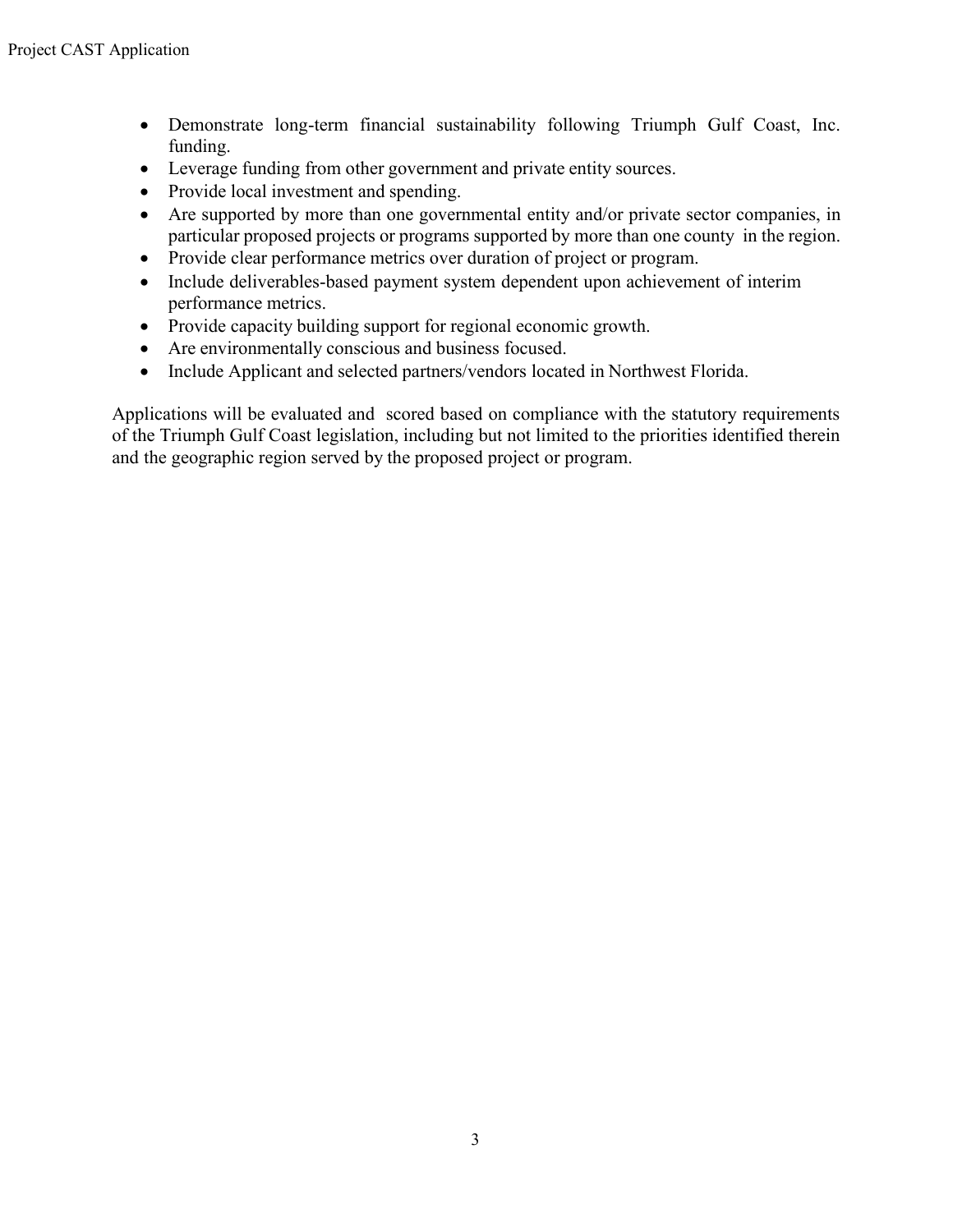#### **Applicant Information**

Name of Individual (if applying in individual capacity):

Name of Entity/Organization: Bay County Florida, Board of Commission

Background of Applicant Individual/Entity/Organization:

Founded in 1913, Bay County is located along the Gulf of Mexico with nearly 50 miles of beautiful sandy white beaches. Bay County is among the 30 largest of Florida's 67 counties, which includes Panama City, Panama City Beach, Lynn Haven, Parker, and Callaway. Bay county has a population of 175,000 and a growth rate that is double the national rate. Additionally, within a 60-mile radius the population increases to more than 630,000. Bay County is home to a thriving economy with major pillars comprised of military, healthcare, education, tourism and a growing industrial base. Many Bay County residents have relocated and/or moved to the area because of the booming economy, opportunities for personal growth, quality education and quality of life. Bay County is home to the newest international airport in the U.S., Norwest Florida Beaches International Airport, the 5<sup>th</sup> most valuable port in the state, Port of Panama City, Tyndall Air Force Base, and Naval Support Services. Bay County supports strong corporate citizens including Eastern Shipbuilding, Berg Steel Pipe, Trane, Jenson, ACMT, and many others.

Federal Employer Identification Number: 59-6000512

Contact Information:

Primary Contact Information: Becca Hardin

Title: President, Bay EDA, an agent of the Bay County, Commission

Mailing Address: 5230 W. Highway 98, Panama City, Florida 32401

Phone: (850) 890-2960

Email: [Becca@bayeda.com](mailto:Becca@bayeda.com)

Website: [www.BayEDA.com](http://www.bayeda.com/)

Identify any co-applicants, partners, or other entities or organizations that will have a role in the proposed project or program and such partners proposed roles.

Gulf Coast State College, Florida State University, CareerSource Gulf Coast, Tom P Haney Technical Center, Bay County Commission, Bay EDA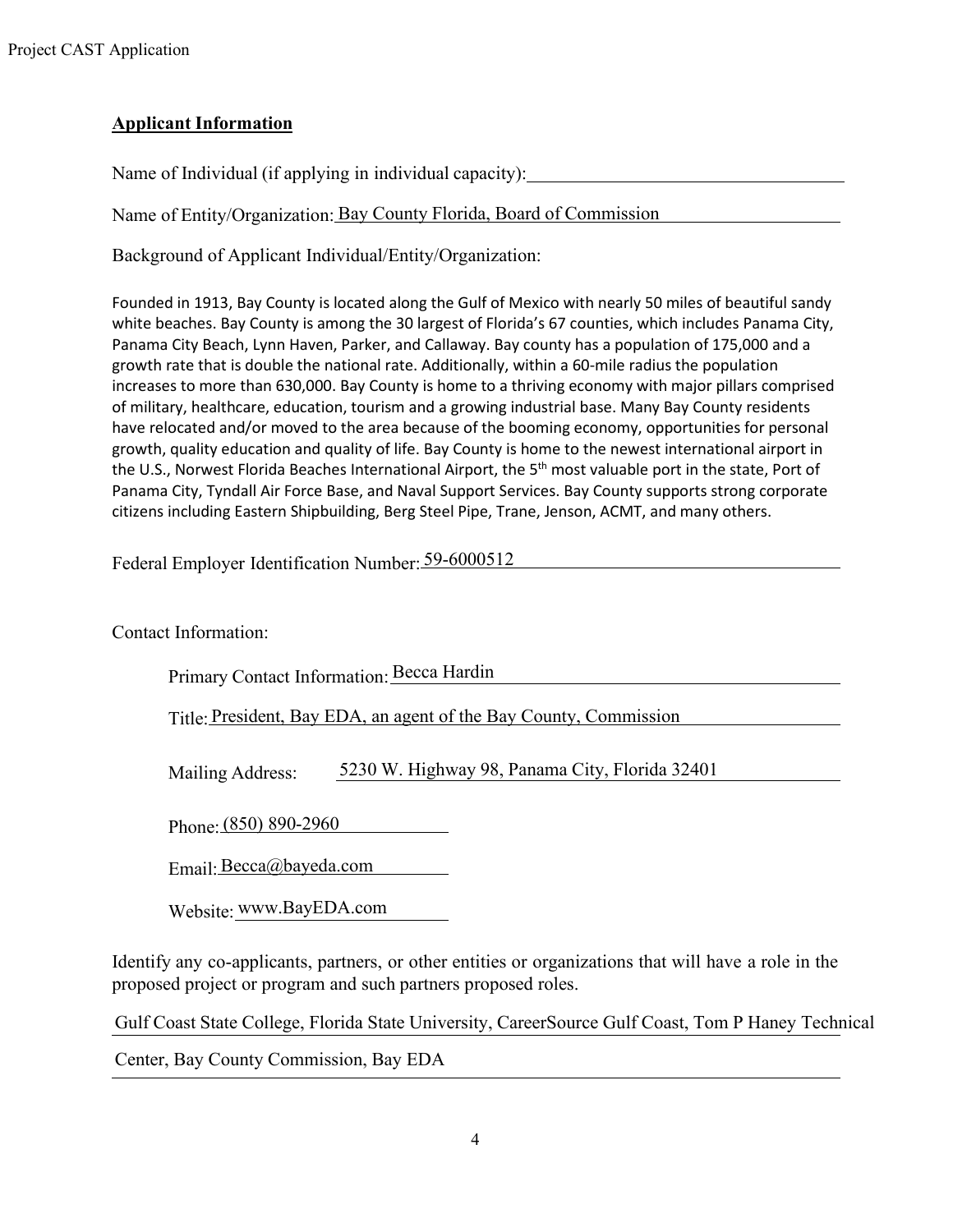Total amount of funding requested from Triumph Gulf Coast: \$3,675,00.00

Has the applicant in the past requested or applied for funds for all or part of the proposed project/program?

 $\Box$  Yes  $\Box$  No

If yes, please provide detailed information concerning the prior request for funding, including:

- the date the request/application for funding was made;
- the source to which the request/application for funding was made,
- the results of the request/application for funding, and
- projected or realized results and/or outcomes from prior funding.

(If additional space is needed, please attach a Word document with your entire answer.)

Describe the financial status of the applicant and any co-applicants or partners:

See Bay County CAFR- 2020 report attached.

(If additional space is needed, please attach a Word document with your entire answer.)

In a separate attachment, please provide financial statements or information that details the financial status of the applicant and any co-applicants or partners.

Has the applicant or any co-applicants, partners or any associated or affiliated entities or individuals filed for bankruptcy in the last ten (10) years?

 $\Box$  Yes  $\Box$  No

If yes, please identify the entity or individual that field for bankruptcy and the date of filing.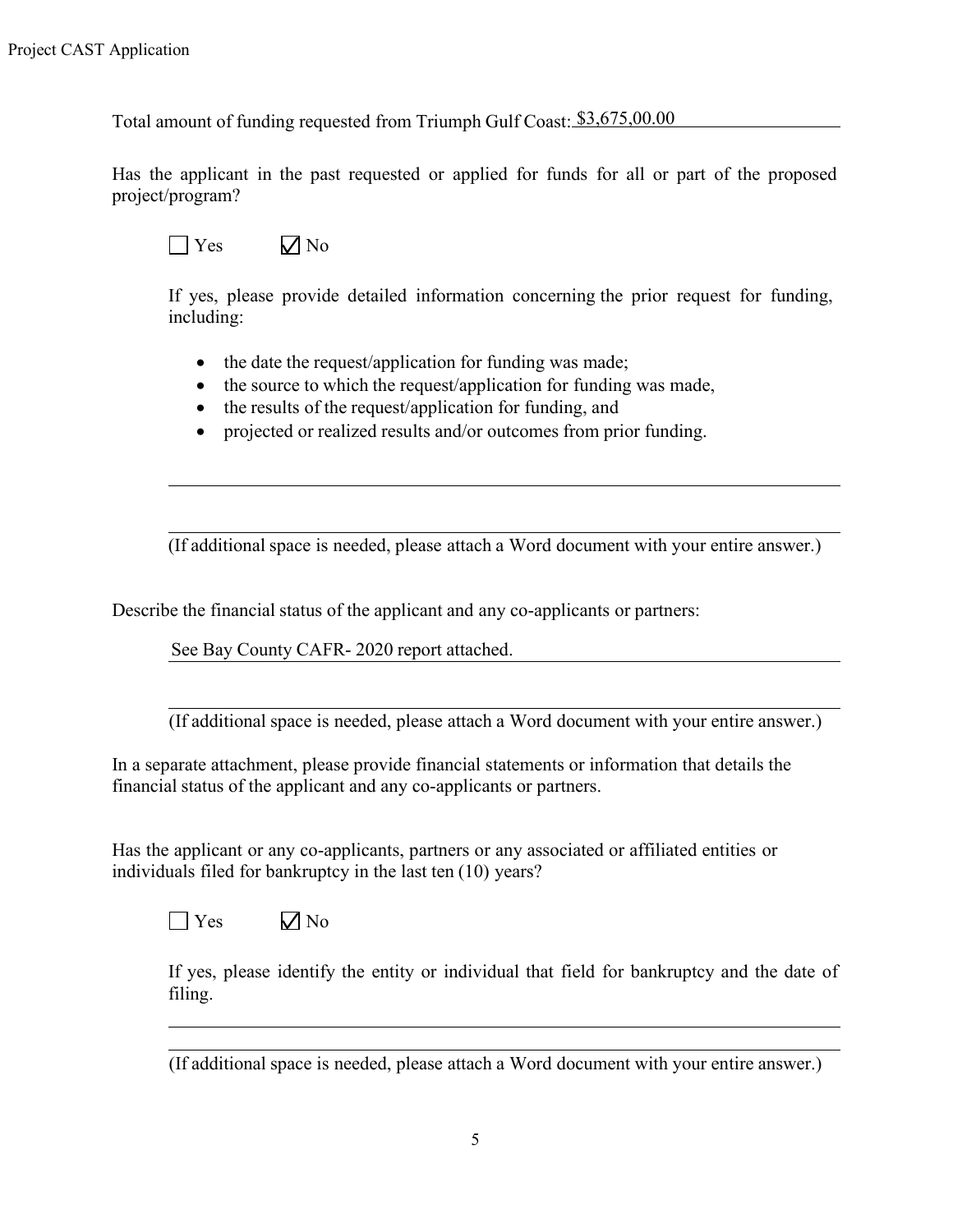#### **Eligibility**

П

Pursuant to Section 288.8017, Triumph Gulf Coast, Inc. was created to make awards from available funds to projects or programs that meet the priorities for economic recovery, diversification, and enhancement of the disproportionately affected counties. The disproportionately affected counties are: Bay County, Escambia County, Franklin County, Gulf County, Okaloosa County, Santa Rosa County, Walton County, or Wakulla County. *See*,Section 288.08012.

- 1. From the choices below, please check the box that describes the purpose of the proposed project or program (check all that apply):
	- Ad valorem tax rate reduction within disproportionately affected counties;
	- $\breve{\nabla}$ Local match requirements of s. 288.0655 for projects in the disproportionately affected counties;
	- $\Box$ Public infrastructure projects for construction, expansion, or maintenance which are shown to enhance economic recovery, diversification, and enhancement of the disproportionately affected counties;
	- $\Box$ Grants to local governments in the disproportionately affected counties to establish and maintain equipment and trained personnel for local action plans of response to respond to disasters, such as plans created for the Coastal Impacts Assistance Program;
	- $\mathbb{R}^n$ Grants to support programs that prepare students for future occupations and careers at K-20 institutions that have campuses in the disproportionately affected counties. Eligible programs include those that increase students' technology skills and knowledge; encourage industry certifications; provide rigorous, alternative pathways for students to meet high school graduation requirements; strengthen career readiness initiatives; fund high-demand programs of emphasis at the bachelor's and master's level designated by the Board of Governors; and, similar to or the same as talent retention programs created by the Chancellor of the State University System and the Commission of Education, encourage students with interest or aptitude for science, technology, engineering, mathematics, and medical disciplines to pursue postsecondary education at a state university or a Florida College System institution within the disproportionately affected counties;  $\Box$ Grants to support programs that provide participants in the disproportionately affected counties with transferable, sustainable workforce skills that are not confined to a single employer; and

Grants to the tourism entity created under s. 288.1226 for the purpose of advertising and promoting tourism and Fresh From Florida, and grants to promote workforce and infrastructure, on behalf of all of the disproportionately affected counties.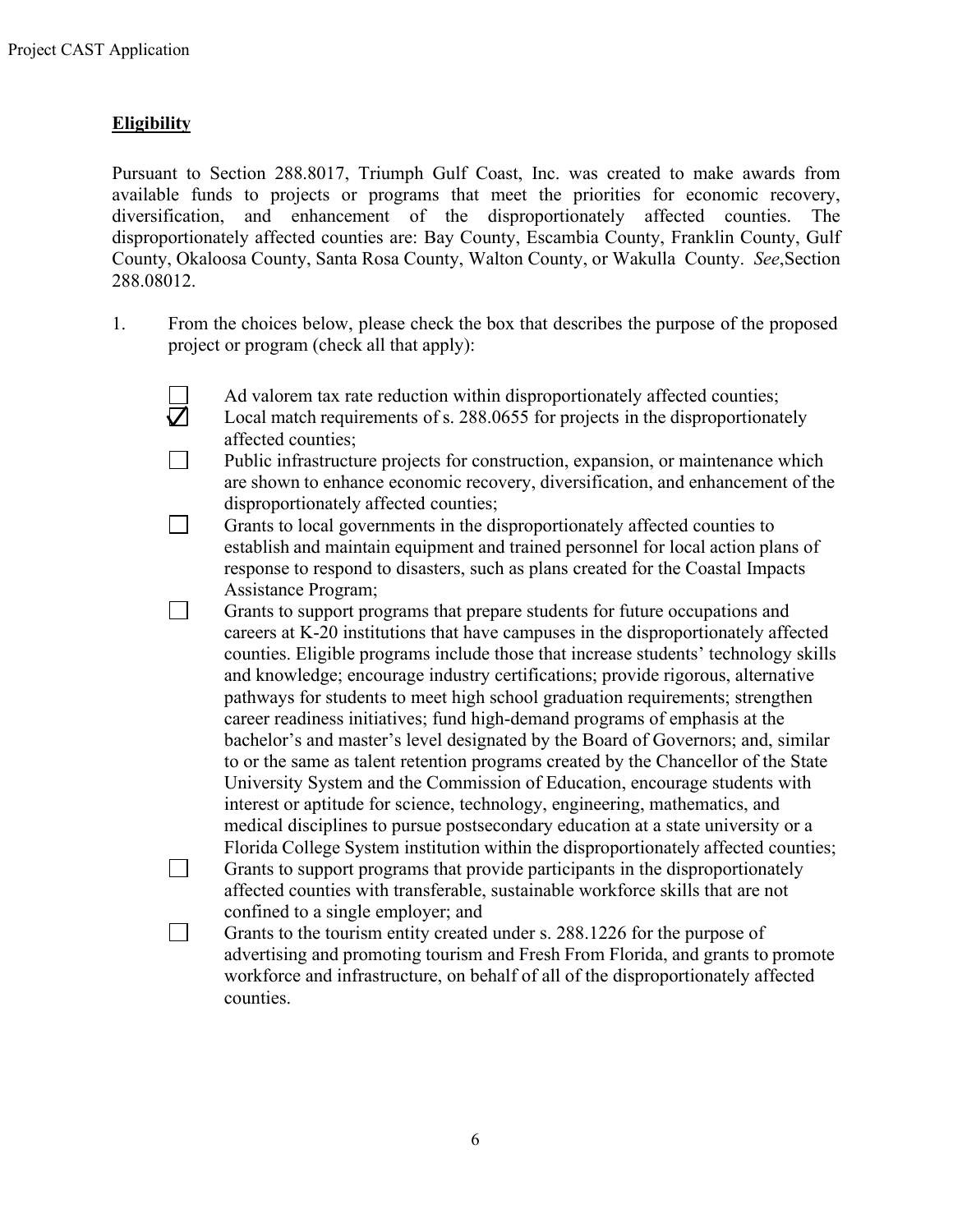2. Provide the title and a detailed description of the proposed project or program, including the location of the proposed project or program, a detailed description of, and quantitative evidence demonstrating how the proposed project or program will promote economic recovery, diversification, and enhancement of the disproportionately affected counties, a proposed timeline for the proposed project or program, and the disproportionately affected counties that will be impacted by the proposed project or program.

| <b>Code Name: Project CAST</b><br><b>Industry:</b> Marine Manufacturing                     |
|---------------------------------------------------------------------------------------------|
| <b>Location:</b> Bay County Project estimated investment: \$11M                             |
| <b>Job Creation:</b> 105 by January 1 of 2026. The average wage will be 115% of the average |
| wage of Bay County.                                                                         |

Project Cast is a marine manufacturing company that builds two different lines of boats. The company plans to consolidate operations from Georgia and south Florida into one location in Bay County. They are looking to purchase two (2) existing former marine manufacturing facilities. The \$3,675,000 Triumph grant will be used to assist the Bay County Commission in purchasing one of the ~60,000sf buildings. The County will then lease the facility to the company at an agreed upon below market lease rate. At the end of the lease, the company will have the option to purchase the building or extend the lease. This project will generate 105 new manufacturing and support jobs. The average wage of the jobs will be 115% of the average wage of Bay County. The company provides health (medical, dental, vision) insurance, matching 401k contributions, life and disability, workers compensation, training, payroll taxes and associated HR compliance and administrative fees. The intent of the company is to sell boats through existing nationwide networks of boat dealers and rental boat clubs. Manufacturing activities will generally be comprised of lamination (production of large and small fiberglass parts) and assembly (assembly, installations, rigging, painting, cleaning, testing packaging, etc.) Management activities will include oversight of operations, accounting, sales, marketing, procurement, transportation, quality control, warranty, customer service and other related administrative support functions. The National headquarters for the company will be in Bay County, Florida. The Marine industry is a target market for Bay County. Project CAST will join a growing marine industry which includes Suzuki Motor Marine and Mercury Marine.

Below is a list of some of the attributes and further description of their business:

- 1. Manufacturer of two boat lines.
- 2. The company will work with the community sometimes taking on interns and will support our local schools, colleges and universities.
- 3. Noise and smell is minimal.
- 4. This company will contribute to the growing manufacturing base that already exists in Bay County.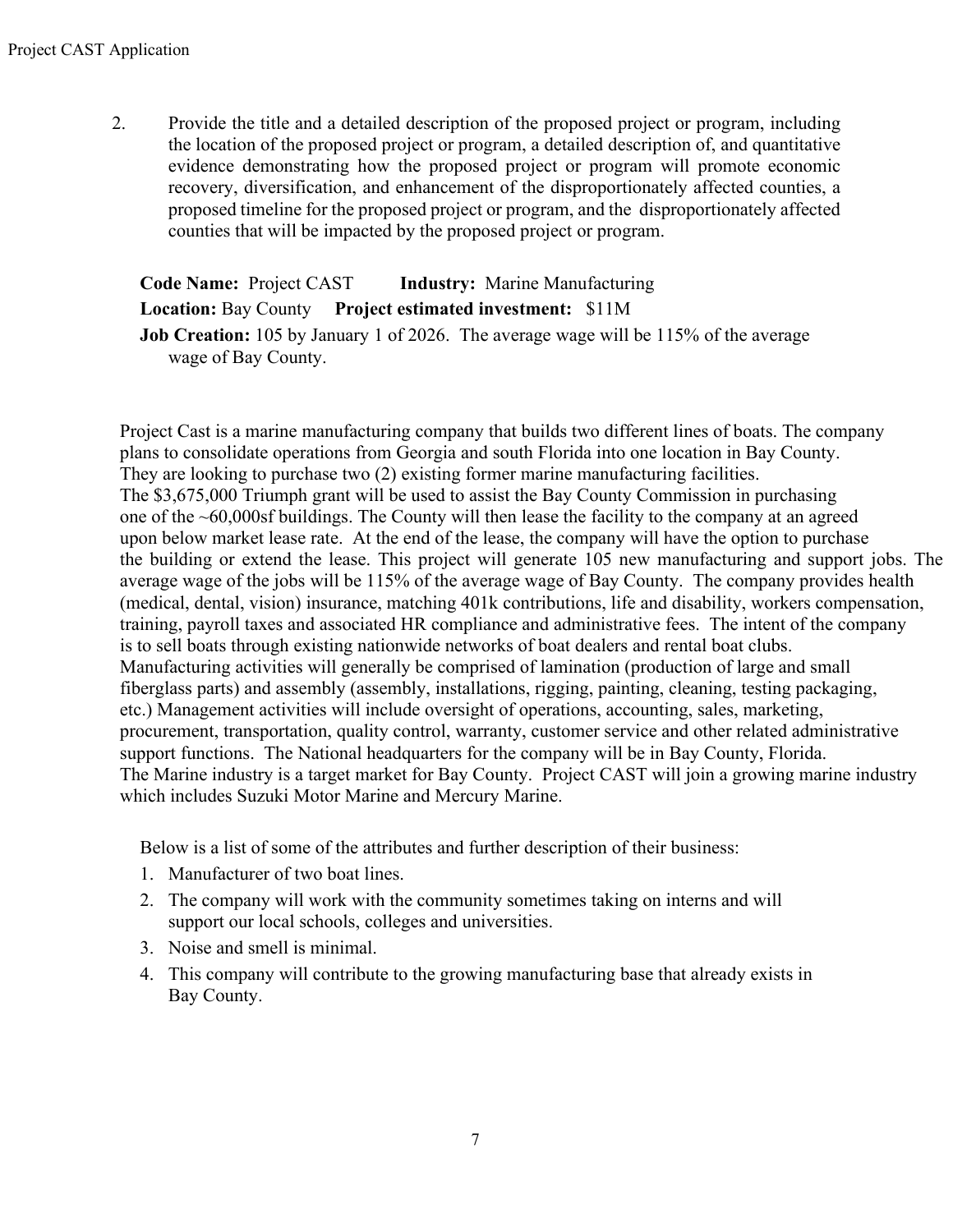| Description                          | <b>Estimated Timeline</b> | <b>Status</b> |
|--------------------------------------|---------------------------|---------------|
| Site review                          | Q1-2022                   | In progress   |
| Triumph Funding                      | Q2-2022                   |               |
| Purchase facilities                  | Q3-2022                   | In Progress   |
| <b>Building Contractor selection</b> | Q3-2022                   |               |
| for retrofit                         |                           |               |
| Building commencement                | Q4-2022                   |               |
| New equipment ordered                | Q4-2022                   |               |
| Building complete                    | Q1-2023                   |               |
| Installing machine/equipment         | Q1-2023                   |               |
| <b>Start Production</b>              | Q1-2023                   |               |

3. Explain how the proposed project or program is considered transformational and how it will affect the disproportionately affected counties in the next ten (10) years.

In Northwest Florida and in the Gulf South, the advanced manufacturing industry is a prime target for economic development growth and economic diversification. Northwest Florida has established itself as a burgeoning region for growth in this sector because of its military assets and educational partners. With the advanced manufacturing and energy sectors being such a major component of the U.S. economy, Northwest Florida and Bay County specifically, must work to ensure that the proper investments are made now to keep pace with the national growth of the sector.

Community officials and economic development officials, have a vision to establish the Bay County as a Manufacturing hub. This project will accomplish several goals for the community. First, it will establish Bay County as a prime location for private sector manufacturing and related companies to invest within. It will also diversify the regional workforce further beyond the established pillars of tourism and military, helping to remain resilient in the face of unforeseen disasters. Additional details regarding the necessity for this goal to occur are in the proceeding text.

Upon reviewing the chart below, it can be deduced that a large portion of the employment within the Panama City Metropolitan Statistical Area (MSA) is clustered within hospitality and retail trade. On average the Panama City MSA hospitality employment base is approximately 6% higher than the U.S. average and 5% higher for retail trade. In addition, the manufacturing employment levels are 4% lower than the U.S. average. The establishment of Project Cast will provide new employment opportunities in the "Manufacturing" sector which helps provide a new differentiating employment opportunity for residents of the community. With each economic development project 'win' the community is more diversified, which supports the economic recovery in the wake of unforeseen events.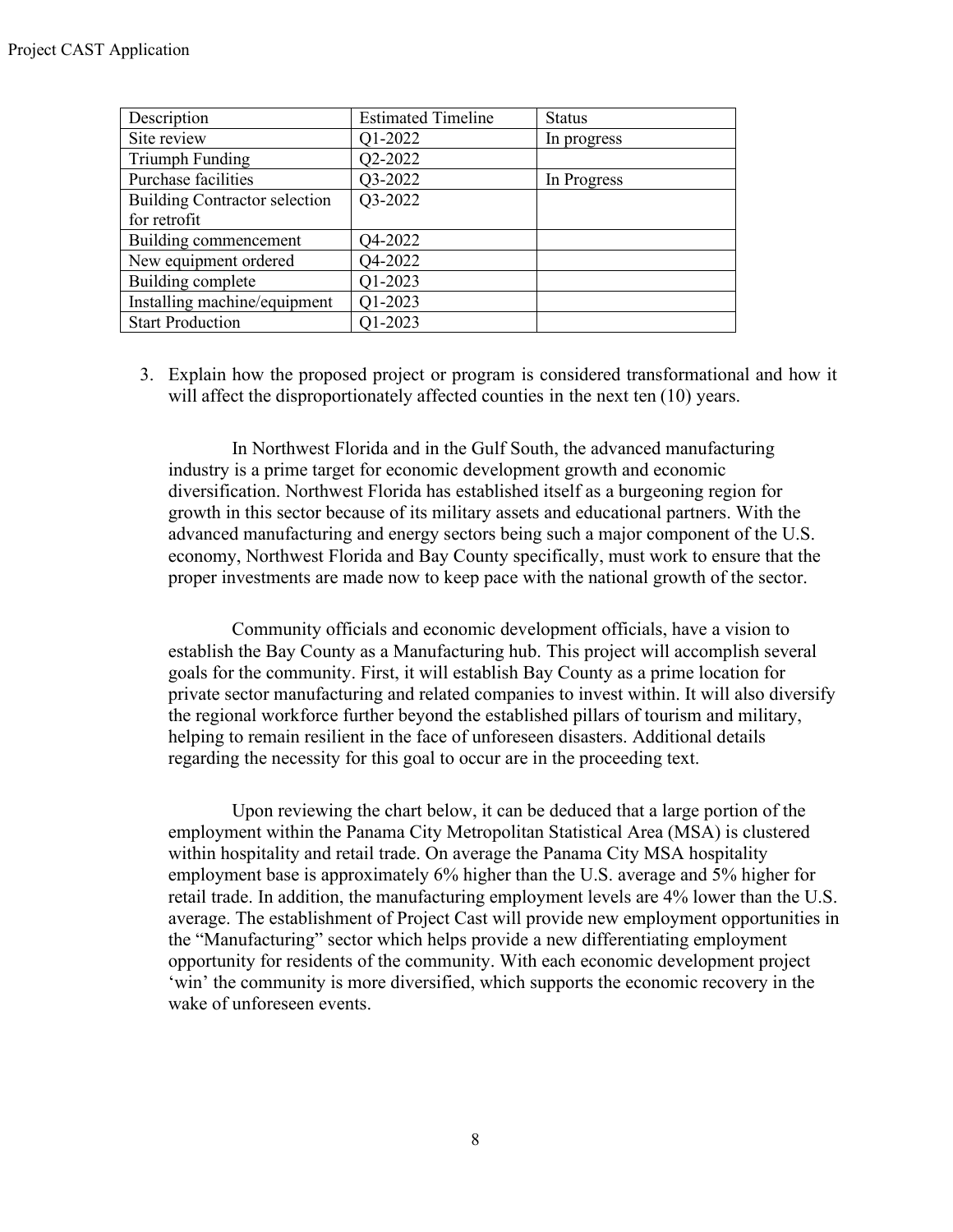#### *Panama City MSA*

#### **Nonagricultural Employment by Industry**

| <b>Industry</b>                            | 2019 Average | 2019 Percentage |
|--------------------------------------------|--------------|-----------------|
| <b>Total Nonfarm</b>                       | 80,450       |                 |
| Private Service Providing                  | 57,167       | 71.06%          |
| Mining, Logging and Construction           | 6,892        | 8.57%           |
| Manufacturing                              | 3,042        | 3.78%           |
| Trade, Transportation, and Utilities       | 15,742       | 19.57%          |
| <b>Wholesale Trade</b>                     | 2,233        | 2.78%           |
| Retail Trade                               | 11,608       | 14.43%          |
| Transportation, Warehousing, and Utilities | 1,900        | 2.36%           |
| Information                                | 800          | 0.99%           |
| <b>Financial Activities</b>                | 4,475        | 5.56%           |
| Professional and Business Services         | 11,175       | 13.89%          |
| <b>Education and Health Services</b>       | 9,525        | 11.84%          |
| Leisure and Hospitality                    | 12,775       | 15.88%          |
| <b>Other Services</b>                      | 2,675        | 3.33%           |
| Government                                 | 13,350       | 16.59%          |

*Source: U.S. BLS*

Finally, the establishment of this marine manufacturer will also assist in the stabilization of the regional economy in the wake of a major disasters. Economic and natural disasters have become more common in the recent decade. In 2010 Bay County was directly impacted by the Deepwater Horizon explosion, in 2018 Bay County suffered through Hurricane Michael, and in 2020 Global Coronavirus Pandemic severely handicapped our largest existing sectors. The establishment of a new advanced manufacturer, specifically Project Cast would further diversify the income streams to the citizens of Bay County and Northwest Florida. This project also provides diversified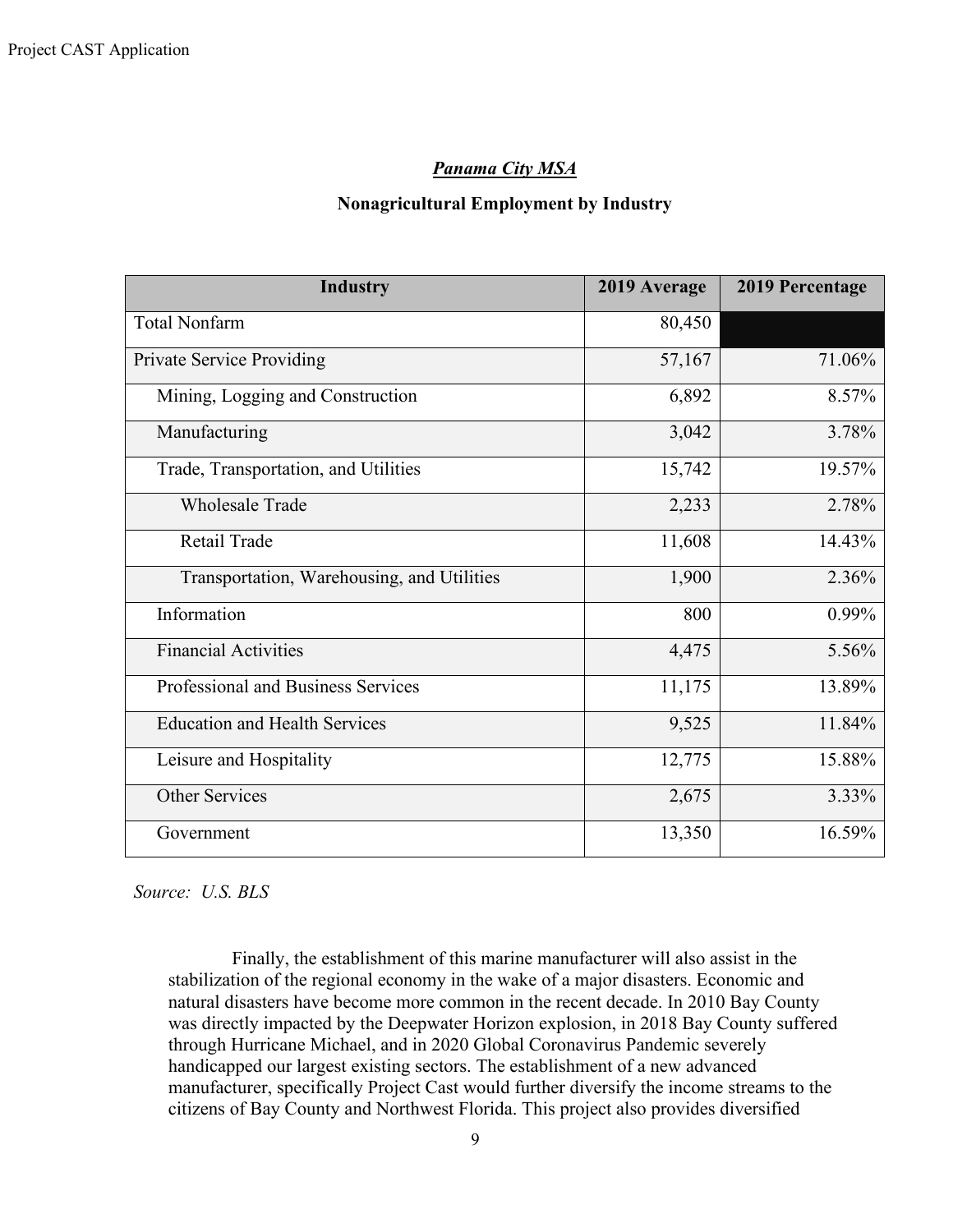employment opportunities as previously mentioned which help distribute the employment clusters into various sectors which is necessary when disaster strikes a community for a quick economic return. Because of the importance of the manufacturing sector for the U.S. economy, Northwest Florida must take the required steps now to remain a key region for the sector.

4. Describe data or information available to demonstrate the viability of the proposed project or program.

#### Refer to attached financials for the company.

(If additional space is needed, please attach a Word document with your entire answer.)

5. Describe how the impacts to the disproportionately affected counties will be measured long term.

The addition of Project Cast in Bay County will be a major 'win' for the community. The project further diversifies the established pillars of the regional economy, creates a significant job creation project for residents of the region, provides great local opportunity for graduates of our education institutions, and provides necessary marine product for a growing leisure and travel industry.

To measure the success and impacts of Project Cast, to Bay County and the surrounding communities, the net new job creation will be measured, the average wages of the new positions, overall capital investment of the project, the annual payroll increase for the community, and product export. These areas will help support the economic diversification of the Bay County economy and support the region as it was so heavily affected by the Deepwater Horizon Oil Spill (2010), Hurricane Michael (2018), and COVID-19 (2020). Through these reoccurring impacts to our economy, our community leaders recognize the need to attract diversified companies to our community, helping to stabilize the region for future unforeseen crises.

For Project Cast, this project is projected to create 105 net new full-time jobs in Bay County in the manufacturing sector by 2026. The average wages of the project will be 115% of the average wage of Bay County. The project will also spur the investment of approximately \$11M in facility and equipment investment. The investments for the facility and equipment will occur through a mix of capital provided by the Company, grants, and community tax rate reduction support. If not for Project Cast, the capital investment would not occur within Bay County.

The success of Project Cast will support the marketability of Bay County and Northwest Florida for additional manufacturing related business investments and suppliers. Once Project Cast is established and because of the nature of their products, our region will see nationwide exposure to attract other manufacturing companies.

6. Describe how the proposed project or program is sustainable. (Note: Sustainable means how the proposed project or program will remain financially viable and continue to perform in the long-term after Triumph Gulf Coast, Inc. funding.)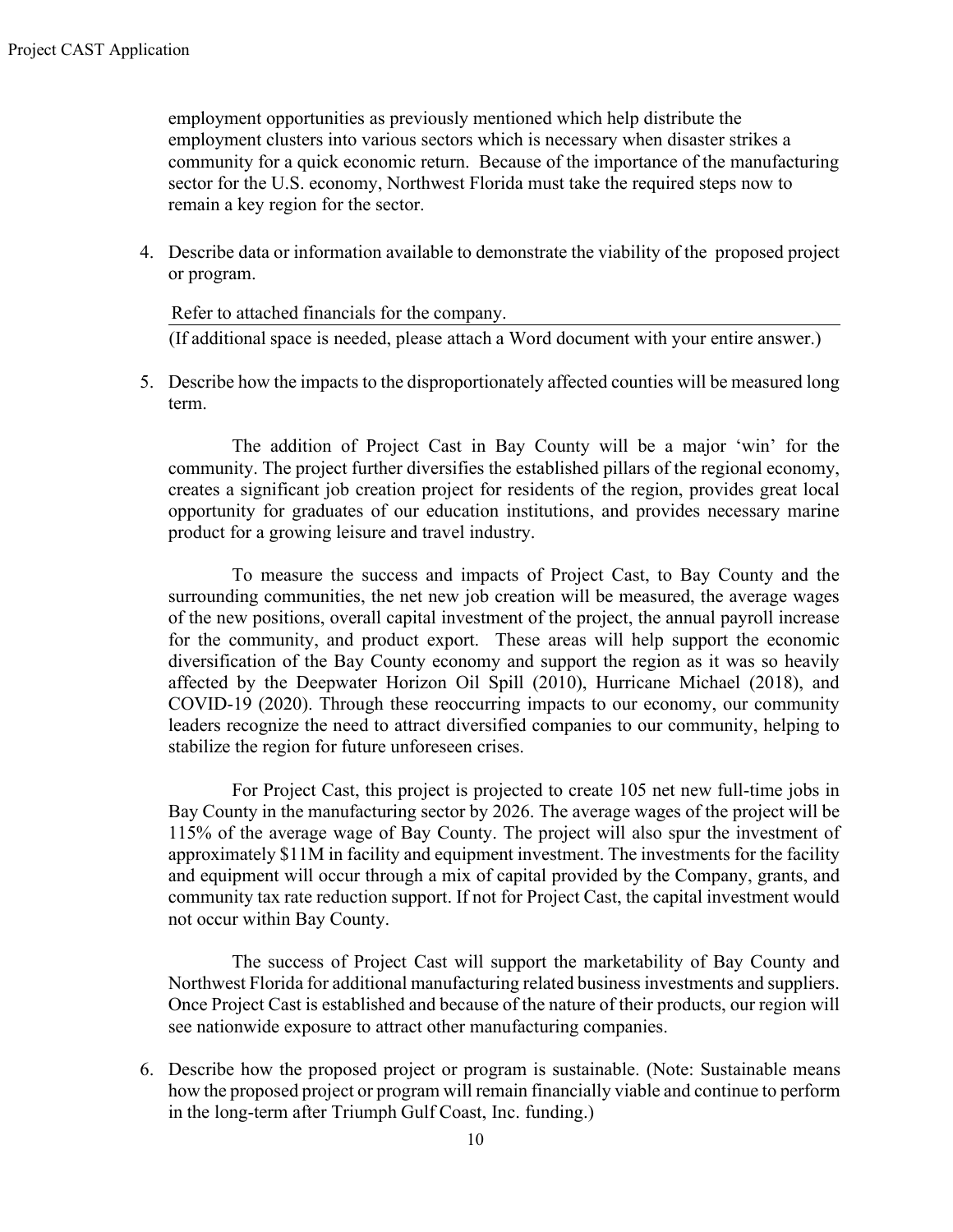Project "Cast" is a manufacturer of two boat lines. One is a leisure, bay fishing boat while the other is a deck boat. The deck boats are manufactured to sell to dealers and boat rental companies located at lakes, rivers and salt water areas located throughout the United States. The company has already seen substantial interest/demand for these boats, and expansion is critical to meet and exceed current demand. The company purchased the molds and technology to manufacture both lines of boats. They will consolidate operations from Georgia and one from south Florida. The fact that there are existing, former boat manufacturing facilities in Bay County is a key driver in their decision-making process for their consolidation location. This will be the company's National headquarter operations. In addition to manufacturing, there will also be a research/development and sales component in the operation. Phase 1 is the project is expected to create 105 new jobs in Bay County. The capital investment for the project is \$11M.

Based on its own research and conversations to date with Bay EDA, the Company believes the labor market in NW FL will address the staffing issues currently plaguing the industry in other markets with shallower talent pools and will allow for additional overall production capacity. Once this initial move is completed and functioning, "Cast" believes there are other business opportunities to immediately pursue which could produce expansion opportunities in the future.

The funding request to Triumph Gulf Coast, Inc. for Project Cast will support the establishment of the company in the original Bay County industrial park on highway-231. The financing of the facilities and property will occur through a combination of grants, tax rate reductions, and capital secured by the company. The Triumph Gulf Coast, Inc. funds will be designated to support the purchase by Bay County Commission of one of the existing  $~60,000$ sf facilities. The amount of funding requested is a one-time financial support to help reduce the financial burden on Project Cast. For Project Cast, all reoccurring financial burdens shall be on Company and not Triumph Gulf Coast, Inc. Bay County will maintain ownership of the Project Cast facility and will enter into a long-term lease with the Company.

 For the financing of Project Cast, the company has already made significant capital investment in acquiring the molds, technology, and rights to produce both brands of boats. The company is now prepared to finance construction and equipment purchases, with the help of state and local incentives, for the facility in Bay County, Florida. It is estimated that the amount to be financed by the company and other sources is \$7.4M.

7. Describe how the deliverables for the proposed project or program will be measured.

The deliverables for Project Cast and the financial award by Triumph Gulf Coast will be through the building purchase for the new Project Cast facility. The economic benefits to the Bay County community and region will be the new manufacturing related jobs created into the community, the increase in average wages, the addition of the annual payroll to Bay County, local employment opportunity for graduates of our education institutions, and the overall capital investment from the project.

Below is the project construction and job creation schedule for Project Cast.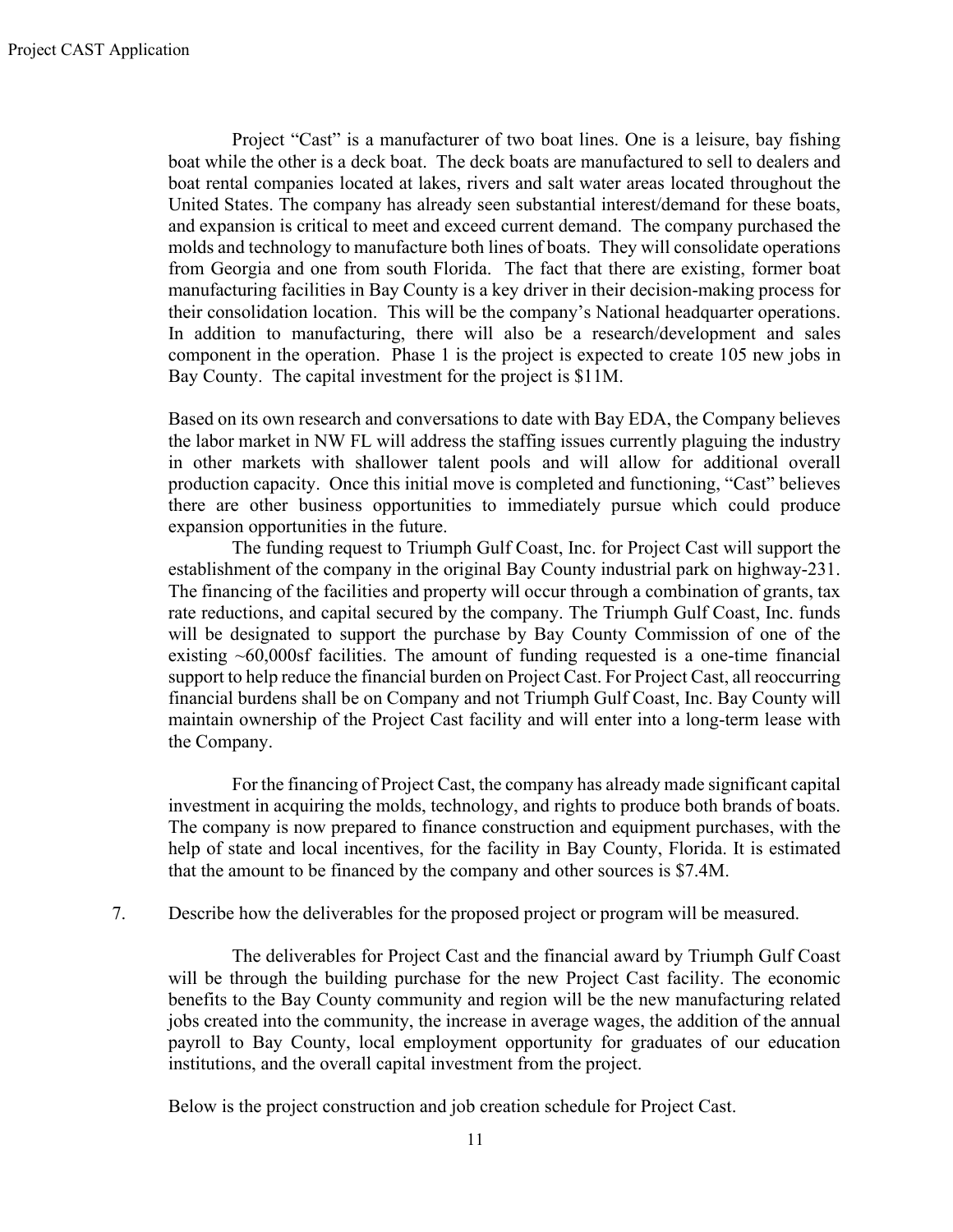| Description                          | <b>Estimated Timeline</b> | <b>Status</b> |
|--------------------------------------|---------------------------|---------------|
| Site review                          | Q1-2022                   | In progress   |
| Triumph Funding                      | Q2-2022                   |               |
| Purchase facilities                  | Q3-2022                   | In Progress   |
| <b>Building Contractor selection</b> | Q3-2022                   |               |
| for retrofit                         |                           |               |
| Building commencement                | Q4-2022                   |               |
| New equipment ordered                | Q4-2022                   |               |
| Building complete                    | Q1-2023                   |               |
| Installing machine/equipment         | Q1-2023                   |               |
| <b>Start Production</b>              | O1-2023                   |               |

#### **Priorities**

- 1. Please check the box if the proposed project or program will meet any of the following priorities (check all that apply):
	- $\overline{\mathcal{M}}$ Generate maximum estimated economic benefits, based on tools and models not generally employed by economic input-output analyses, including cost-benefit, return-on-investment, or dynamic scoring techniques to determine how the longterm economic growth potential of the disproportionately affected counties may be enhanced by the investment.
	- $\triangledown$ Increase household income in the disproportionately affected counties above national average household income.
	- $\overline{\mathsf{M}}$ Leverage or further enhance key regional assets, including educational institutions, research facilities, and military bases.
	- $\overline{\mathsf{M}}$ Partner with local governments to provide funds, infrastructure, land, or other assistance for the project.
		- Benefit the environment, in addition to the economy.
		- Provide outcome measures.
	- **EDS** Partner with K-20 educational institutions or school districts located within the disproportionately affected counties as of January 1, 2017.
	- $\overline{\mathcal{M}}$ Are recommended by the board of county commissioners of the county in which the project or program will be located.
	- $\Box$ Partner with convention and visitor bureaus, tourist development councils, or chambers of commerce located within the disproportionately affected counties.
- 2. Please explain how the proposed project meets the priorities identified above.

The project meets the following priorities:

#### **Generate maximum economic benefits**

Growth of the manufacturing industry in Northwest Florida is crucial to ensure that the region remains competitive in the decades to come. With the manufacturing industry being a major component of the U.S. GDP, it is clearly evidenced why Northwest Florida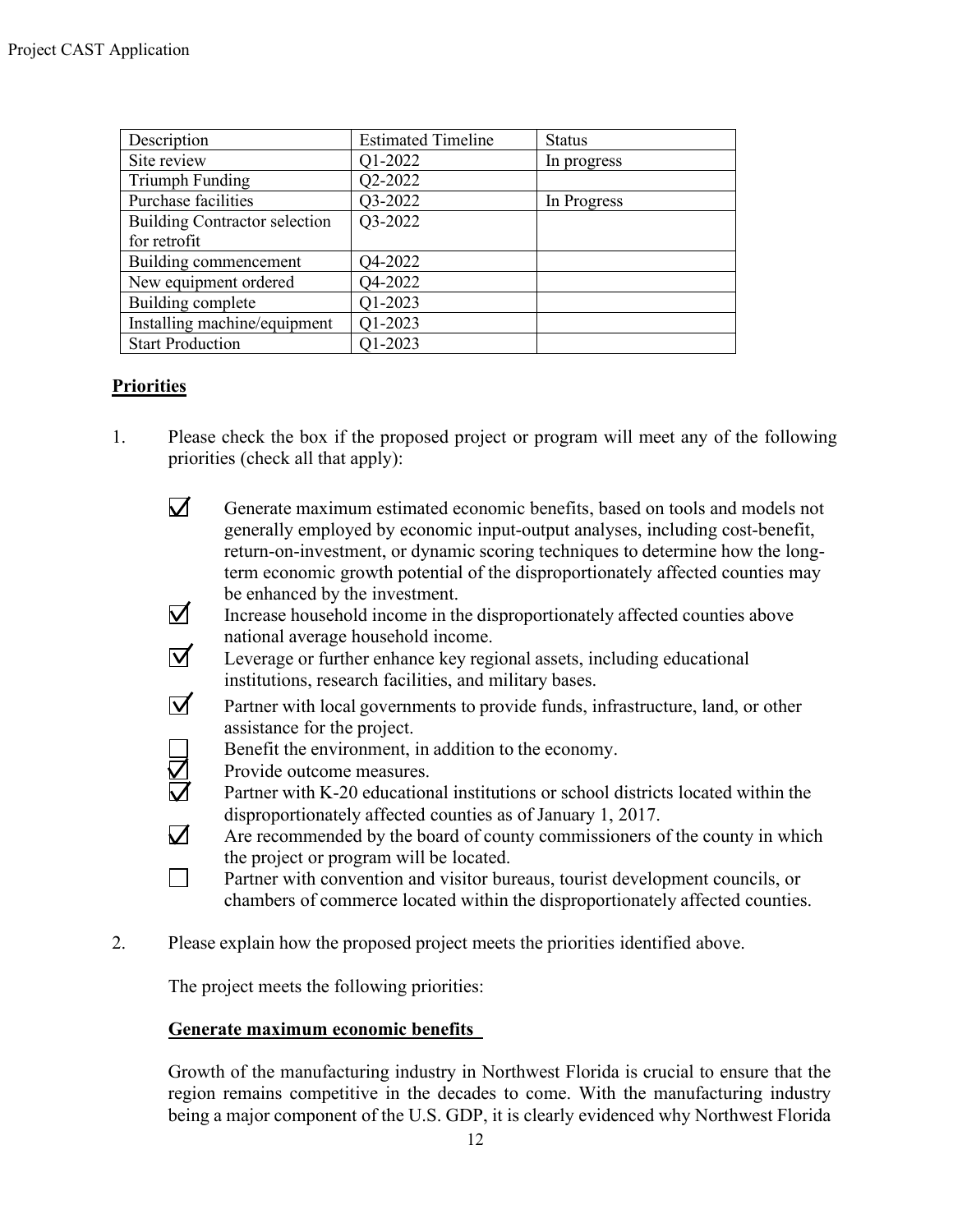must be on the leading edge of new company investments and educational training. If investments are not made now, our communities will continue to lose exiting military looking to stay in the industry, young professionals who are eager to get into the manufacturing world, and skilled technicians who would otherwise find employment in another region with a strong manufacturing cluster.

#### **Increase Household Income**

Project Cast will be a catalyst for the establishment of new and additional manufacturing related businesses in Bay County. Currently, the Bay County average wage per the Florida Dept. of Economic Opportunity is \$44,209. This Bay County average wage is only 79% of the State of Florida average. When evaluating the Bay County household income average, the amount is \$70,630, while the State of Florida average household income is \$78,335. For average household income, Bay County only attains, 90% of the State of Florida average. With the establishment of Project Cast in Bay County, the company intends to bring jobs with an average wage that is over 115% of the Bay County average. When established, Project Cast will support the goal of increasing the household income in Bay County and Northwest Florida.

#### **Leverage existing assets**

Bay County boasts incredible education opportunities for its residents and regional residents. Project Cast will leverage existing assets at all three higher education institutions within the county, Tom P Haney Technical Center, Gulf Coast State College, and Florida State University- Panama City, as each of the previously mentioned institutions presently provide curriculum that compliment Project Cast's business. Furthermore, there is opportunity to expand course offerings at each of the institutions in partnership with the Company. Additionally, with six major military installations throughout Northwest Florida, there are thousands of exiting military service members annually who are looking for promising careers in our region. Likewise, Project Cast will provide additional opportunity for residents who are already in the field and residents who are looking to advance their career.

#### **Partner with local governments**

To support the growth of the manufacturing sector in Northwest Florida; Bay County Leadership, Educational partners, Bay EDA, and its private sector partners are working to assemble sustainable careers for its residents. Advanced manufacturing partners are being pursued aggressively by local leaders, as it supports the true economic diversification that is needed within the regional economy. As was evidenced in the wake of Hurricane Michael in 2018 and COVID-19 in 2020, having an established industrial base in the wake of a major disaster makes the economy stabilize much quicker. To support Project Cast, the State of Florida and Bay County are supporting the project through tax rate reductions, workforce training, and startup assistance. Through this program, the State will be funding approximately \$90,677 in tax exemptions for sales tax on equipment. Bay County will also be supporting the project by providing 100% real and personal property tax abatements of approximately \$221,330 over a 10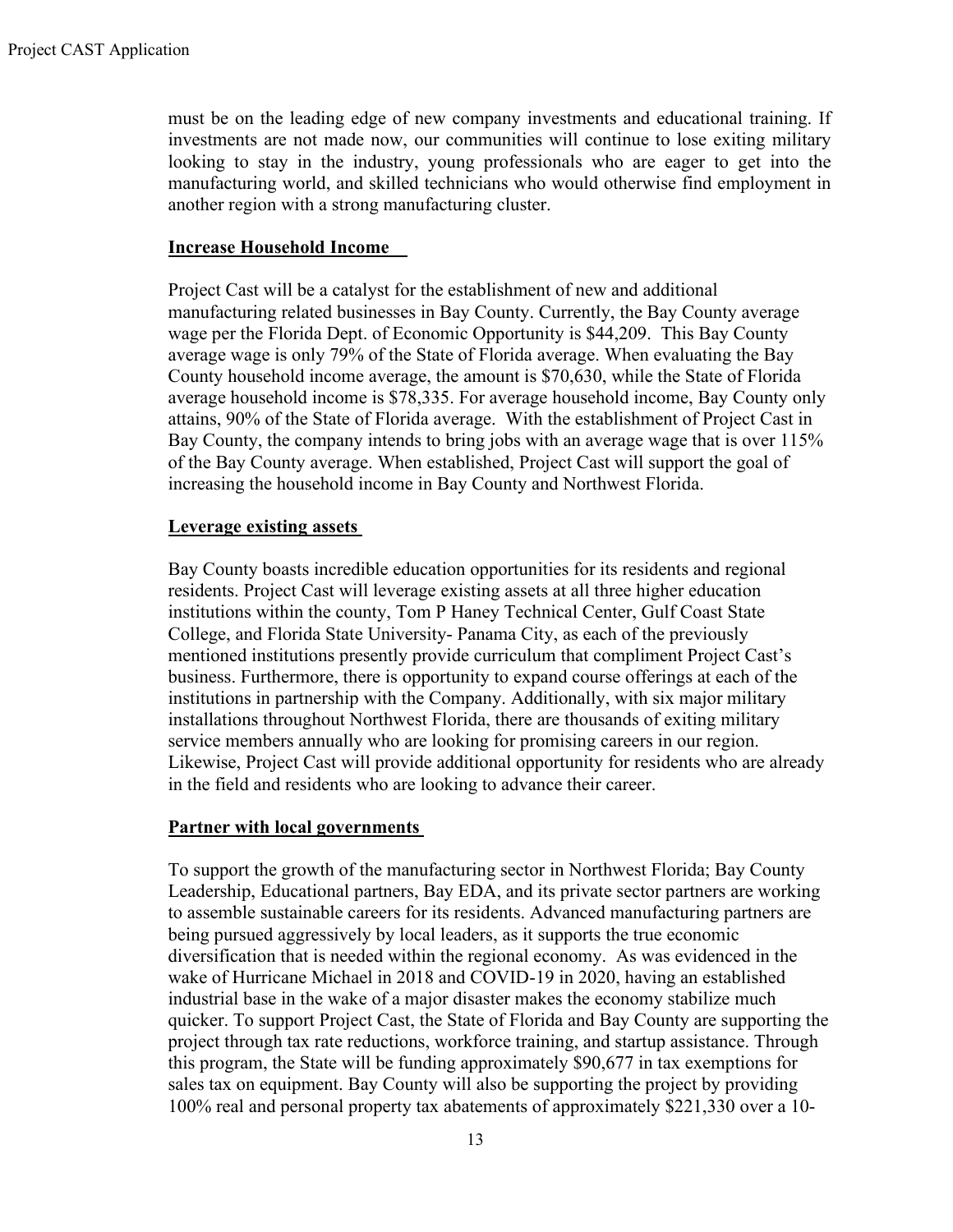year period.

#### **Outcome measures**

Project Cast will create 105 net new full-time jobs in Bay County in the manufacturing sector. Other measurable outcomes include the 105 jobs having an average wage that is 115% of the average wage and the addition of approximately \$5.25M to annual payroll for the Bay County community.

#### **Partner with K-20 Educational Institutions**

Bay County boasts incredible education opportunities for its residents and regional residents. Project Cast will leverage existing assets at all three higher education institutions within the county, Tom P Haney Technical Center, Gulf Coast State College, and Florida State University- Panama City, as each of the previously mentioned institutions presently provide curriculum that compliment Project Cast's business. Furthermore, there is opportunity to expand course offerings at each of the institutions in partnership with the Company.

Also, the Company has expressed interest in participating in the Federation for Advanced Manufacturing Education (FAME) program, which the first cohort for the Gulf Coast Chapter started fall of 2021. Through this program, the Company will partner with Gulf Coast State College to sponsor a student(s) enrolled in the program. The students will go to class 2 days and work with the company 3 days per week, for 5 semesters. This is a unique opportunity for both students and participating companies.

#### **Recommended by Board of County Commissioners**

On April 19th, 2022, the Bay County commission voted and approved resolution number 3894 to submit a Triumph application to support Project Cast. Furthermore, in the April 19<sup>th</sup> commission meeting, the Bay County Commission voted and approved a support resolution to offer a 10-year real and personal property tax exemption to Project Cast.

3. Please explain how the proposed project or program meets the discretionary priorities identified by the Board.

The Bay Economic Development Alliance is a public/private partnership whose purpose is to establish Bay County as a globally competitive environment to conduct business, encourage economic growth, and enhance the standard of living and quality of life that facilitates the creation of an environment to encourage the expansion of existing business and the location of new business. The Bay County Commission, Bay EDA, and other partners agree that Project Cast is a transformational project for Bay County and Northwest Florida, that meets and exceeds the discretionary priorities of all major economic development related entities. I.e. Advanced Manufacturer, targeted industry, net-new jobs with wages above the county average, established company with existing business looking and to expand, etc.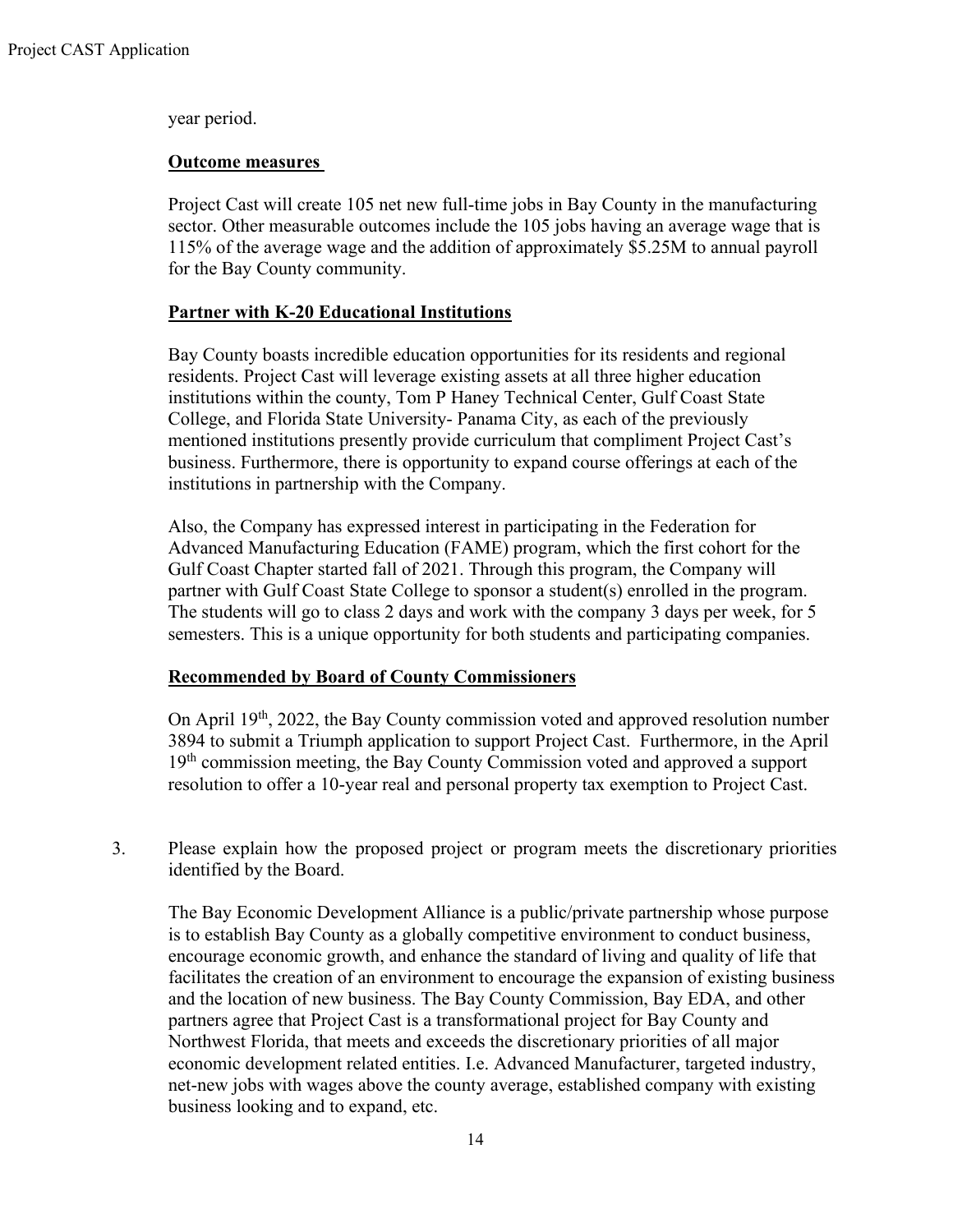4. In which of the eight disproportionately affected county/counties is the proposed project or program located? (Circle all that apply)

| Escambia Santa Rosa Okaloosa Walton Bay Gulf Franklin Wakulla |  |  |  |
|---------------------------------------------------------------|--|--|--|
|---------------------------------------------------------------|--|--|--|

5. Was this proposed project or program on a list of proposed projects and programs submitted to Triumph Gulf Coast, Inc., by one (or more) of the eight disproportionately affected Counties as a project and program located within its county? Yes  $\nabla$  No  $\Box$ 

If yes, list all Counties that apply:

6. Does the Board of County Commissioners for each County listed in response to question 5, above, recommend this project or program to Triumph?

 $\overline{\mathcal{M}}$  $Yes \t No$ 

\*\*Please attach proof of recommendation(s) from each County identified. See Resolution Attached

#### **Approvals and Authority**

- 1. If the Applicant is awarded grant funds based on this proposal, what approvals must be obtained before Applicant can execute an agreement with Triumph Gulf Coast, Inc.?
	- 1. Approval by Bay County Commission
	- 2. Finalizing building (1) lease agreement
	- 3. Finalizing building (2) purchase.
- 2. If approval of a board, commission, council or other group is needed prior to execution of an agreement between the entity and Triumph Gulf Coast:
	- A. Provide a schedule of upcoming meeting for the group for a period of at least six months.

Bay County Commission

- May  $3^{\text{rd}}$ , 2022
- May  $17^{th}$ , 2022
- June  $7<sup>th</sup>$ , 2022
- June  $21^{st}$ , 2022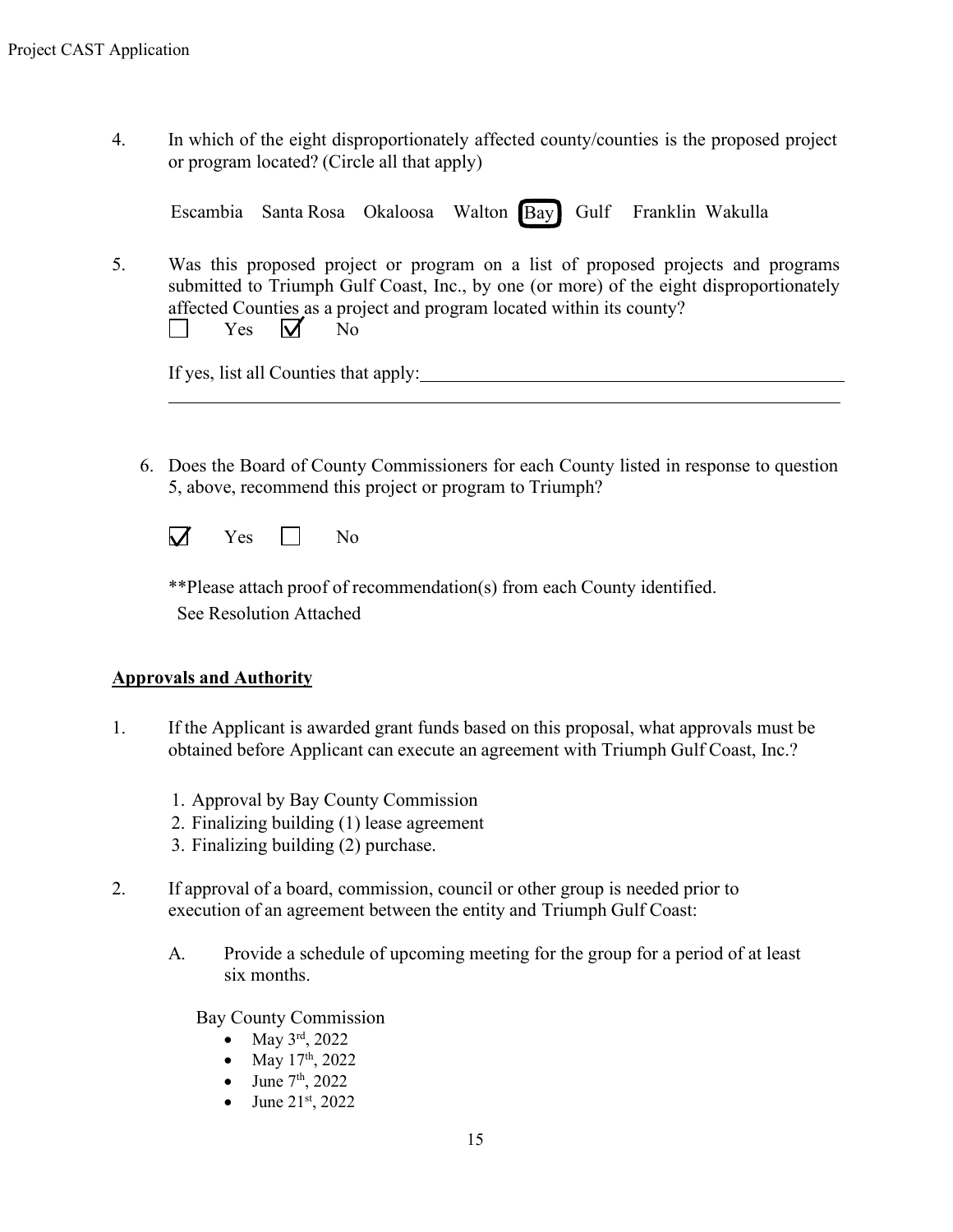- July 6th, 2022
- July 19th, 2022
- August 2nd, 2022
- August  $16<sup>th</sup>$ , 2022
- September  $7<sup>th</sup>$ , 2022
- September  $10^{th}$ , 2022
- October  $4<sup>th</sup>$ , 2022
- October  $18<sup>th</sup>$ , 2022
- November  $1<sup>st</sup>$ , 2022
- November  $15<sup>th</sup>$ , 2022
- December  $6<sup>th</sup>$ , 2022
- December 20<sup>th</sup>, 2022
- B. State whether that group can hold special meetings, and if so, upon how many days' notice.

The Bay Count Commission has the ability to hold a special called meeting for urgent business matters. A special called meeting can occur with a 24-hour notice being provided.

2. Describe the timeline for the proposed project or program if an award of funding is approved, including milestones that will be achieved following an award through completion of the proposed project or program.

| Description                          | <b>Estimated Timeline</b> | <b>Status</b> |
|--------------------------------------|---------------------------|---------------|
| Site review                          | Q1-2022                   | In progress   |
| Triumph Funding                      | Q2-2022                   |               |
| Purchase facilities                  | Q3-2022                   | In Progress   |
| <b>Building Contractor selection</b> | Q3-2022                   |               |
| for retrofit                         |                           |               |
| Building commencement                | Q4-2022                   |               |
| New equipment ordered                | Q4-2022                   |               |
| Building complete                    | Q1-2023                   |               |
| Installing machine/equipment         | Q1-2023                   |               |
| <b>Start Production</b>              | Q1-2023                   |               |

3. Attach evidence that the undersigned has all necessary authority to execute this proposal on behalf of the entity applying for funding. This evidence may take a variety of forms, including but not limited to: a delegation of authority, citation to relevant laws or codes, policy documents, etc. In addition, please attach any support letters from partners.

Please see contract between Bay County Commission and Bay Economic Development Alliance Attached.

The agreement will be formally approved at the respective Bay County Commission meeting with the signatureof the Bay County Chairman.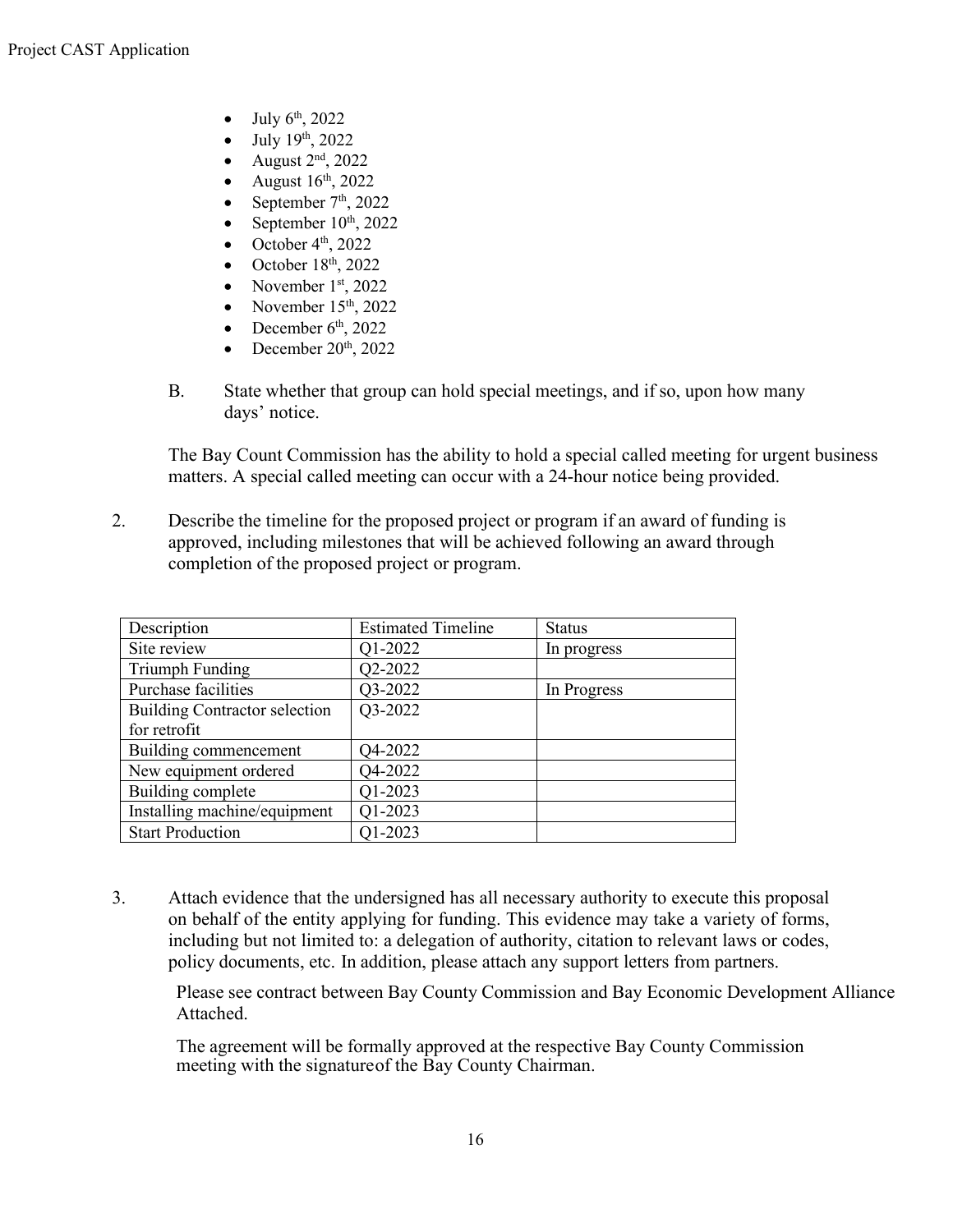#### **Funding and Budget:**

Pursuant to Section 288.8017, awards may not be used to finance 100 percent of any project or program. An awardee may not receive all of the funds available in any given year.

1. Identify the amount of funding sought from Triumph Gulf Coast, Inc. and the time period over which funding is requested. Funding sought =  $$3,675,000.00$ 

\$3,425,000 for facility purchase – Q4 2022.

Remaining payment (\$250,000) requested at the time of hiring – end Q4 2022.

2. What percentage of total program or project costs does the requested award from Triumph Gulf Coast, Inc. represent? (Please note that an award of funding will be for a defined monetary amount and will not be based on percentage of projected project costs.)

For Project Cast, the overall project cost is projected to be \$11,000,000. The amount requested from Triumph Gulf Coast, Inc., \$3,675,000, which represents 33 of the total project costs. The Triumph Gulf Coast funding will be critical to making the project come to fruition in Bay County.

3. Please describe the types and number of jobs expected from the proposed project or program and the expected average wage.

Manufacturing activities will generally be comprised of lamination (production of large and small fiberglass parts) and assembly (assembly, installations, rigging, painting, cleaning, testing packaging, etc.) Management activities will include oversight of operations, accounting, sales, marketing, procurement, transportation, quality control, warranty, customer service and other related administrative support functions.

4. Does the potential award supplement but not supplant existing funding sources? If yes, describe how the potential award supplements existing funding sources.  $\overline{\mathsf{M}}$  $Yes \t No$ 

The company plans to finance the remaining capital investment utilizing its cash and/or financing through existing banking relationships.

- 5. Please provide a Project/Program Budget. Include all applicable costs and other funding sources available to support the proposal.
	- A. Project/Program Costs:

Example Costs (Note: Not exhaustive list of possible Cost categories.)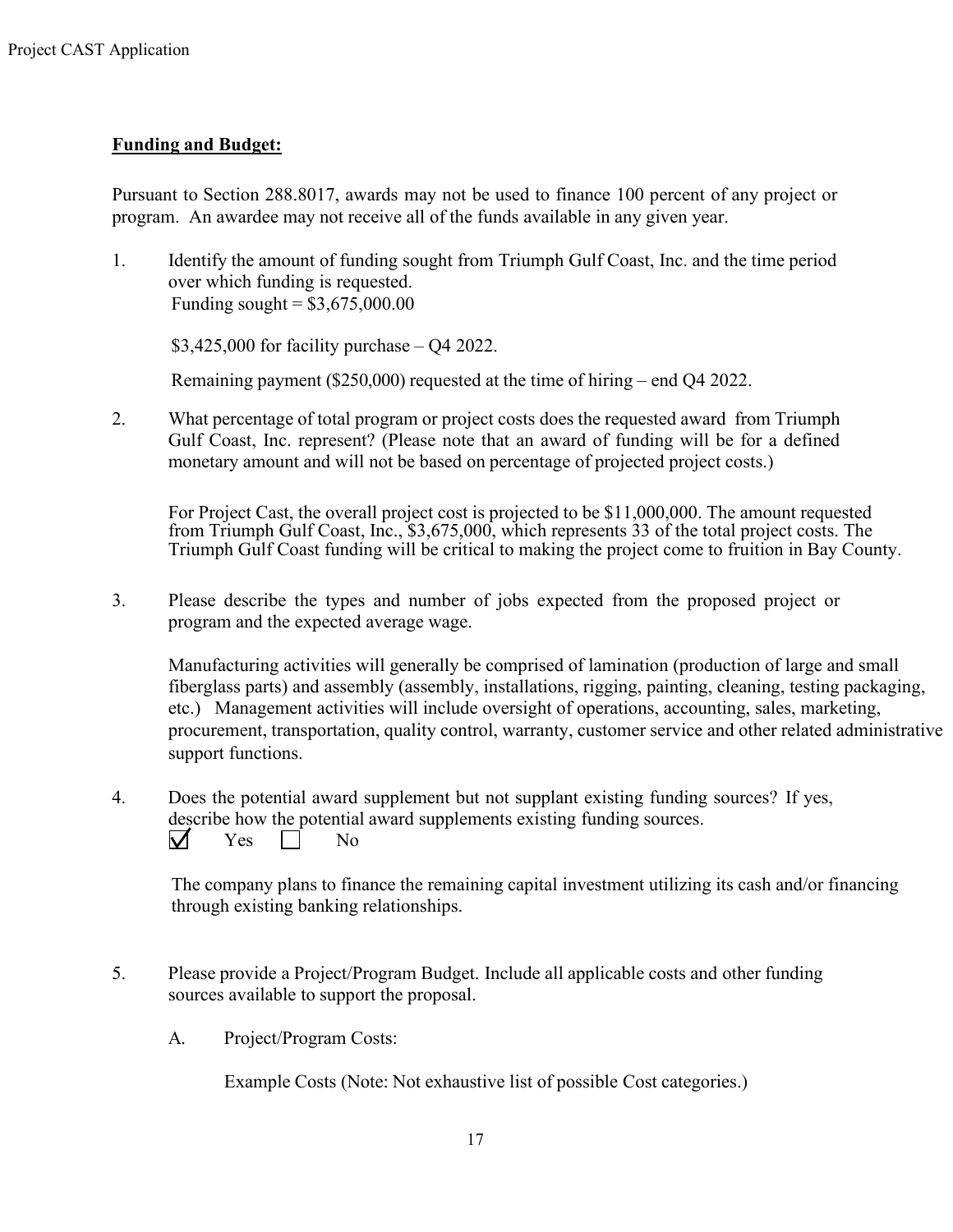|    | Building(s) purchase<br><b>Building Renovation</b><br>Manufacturing / RD Equipment | \$<br>7,206,414<br>\$<br>1,357,736<br>\$<br>1,220,125                     |
|----|------------------------------------------------------------------------------------|---------------------------------------------------------------------------|
|    | Computer / other<br>Relocation and start-up costs                                  | 75,250<br>1,231,538                                                       |
|    | <b>Total Estimated Project Costs:</b>                                              | 11,091,061                                                                |
| В. | <b>Other Project Funding Sources:</b>                                              |                                                                           |
|    | Sources.)                                                                          | Example Funding Sources (Note: Not an exhaustive list of possible Funding |
|    | City/County                                                                        | $$221,330.00$ - County tax abatement over 10<br>years                     |
|    | <b>Private Sources</b>                                                             | \$6,604,055.00                                                            |
|    | Other (e.g., grants, etc.)                                                         | \$ 90,676 - State sales tax exemption on<br>equipment                     |
|    | Total Other Funding (UWF)                                                          | \$500,000                                                                 |
|    | <b>Total Amount Requested:</b>                                                     | \$\$3,675,000.00                                                          |

Note: The total amount requested must equal the difference between the costs in 3A. and the other project funding sources in 3.B.

C. Provide a detailed budget narrative, including the timing and steps necessary to obtain the funding and any other pertinent budget-related information.

The overall proposed budget for Project Cast is approximately \$11M. This level of investment is substantial for our region and the Bay County community. The breakdown of the proposed budget is as follows: \$7,206,413 for the facility/property purchase for Project Cast, \$1,220,125 for necessary equipment, and \$1,231,538 for relocation and startup costs.

Bay County is fortunate to have existing buildings, formerly the Century Boat manufacturing facility located on highway-231which is a major highway corridor in Bay County. The company will purchase one of two 60,000sf buildings located on 7 acres of property in the original Bay County Industrial Park and Bay County will purchase the second building.

Bay County will purchase, own, and hold title to the building (1), utilizing Triumph Gulf Coast Inc. grant monies, and enter into a long-term lease agreement with the Company. The Bay County Commission approved Resolution Number 3894 (attached), supporting a Triumph Gulf Coast Application Project Cast. A secondary hearing will be held for the execution of the agreement with Bay County and Triumph Gulf Coast Inc. and Bay County and the Company.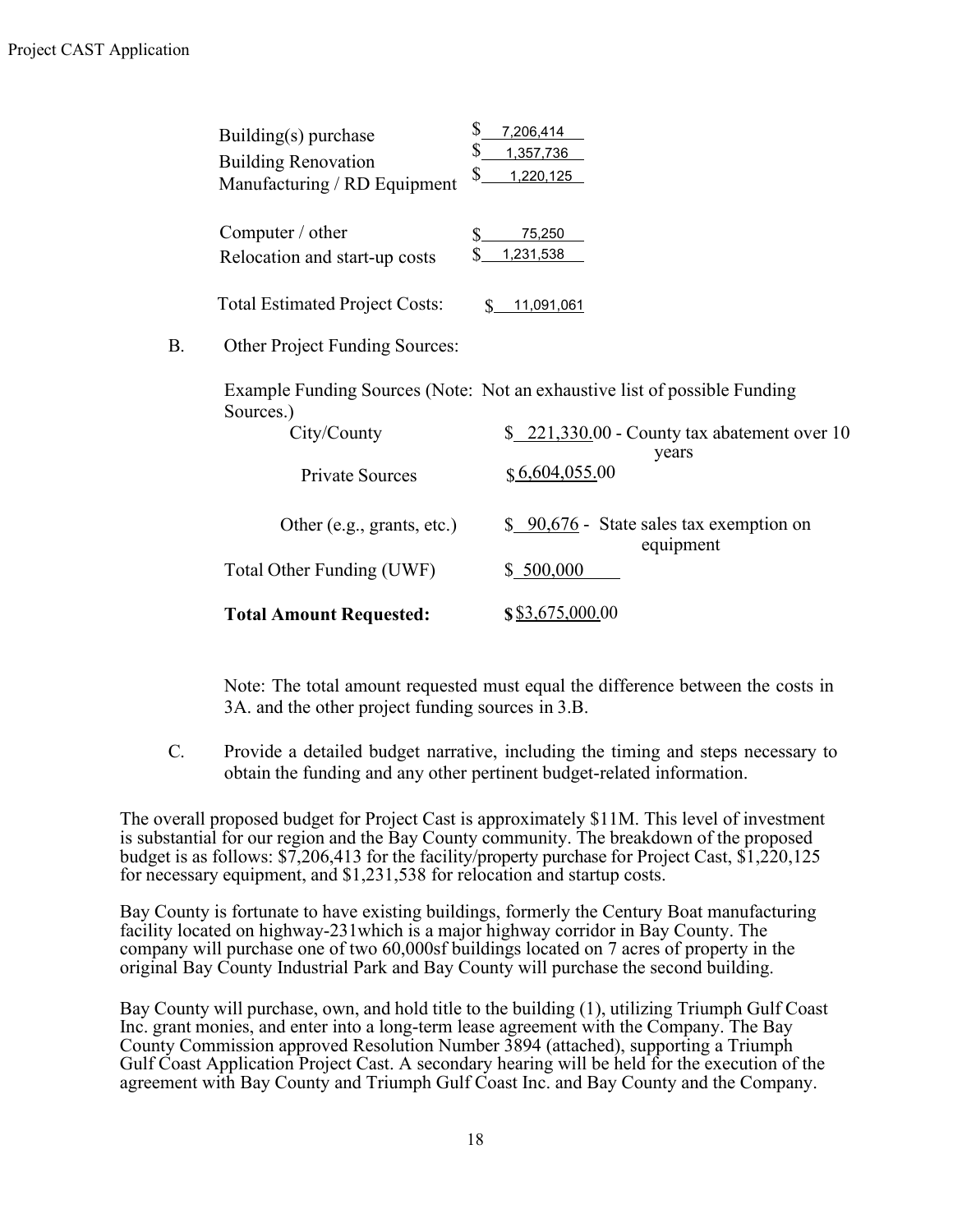Lastly, the project received approval at the April 19<sup>th</sup> County Commission meeting to be eligible for a 10-year tax abatement on real and personal property. The abatement will be finalized in the form of a final ordinance.

Applicant understands that the Triumph Gulf Coast, Inc. statute requires that the award contract must include provisions requiring a performance report on the contracted activities, must accountfor the proper use of funds provided under the contract, and must include provisions for recoveryof awards in the event the award was based upon fraudulent information or the awardee is not meeting the performance requirements of the award.



Applicant understands that awardees must regularly report to Triumph Gulf Coast, Inc. the expenditure of funds and the status of the project or program on a schedule determined by Triumph Gulf Coast, Inc.



Applicant acknowledges that Applicant and any co-Applicants will make books and records and other financial data available to Triumph Gulf Coast, Inc. as necessary to measure and confirm performance metrics and deliverables.



Applicant acknowledges that Triumph Gulf Coast, Inc. reserves the right to request additional information from Applicant concerning the proposed project or program.

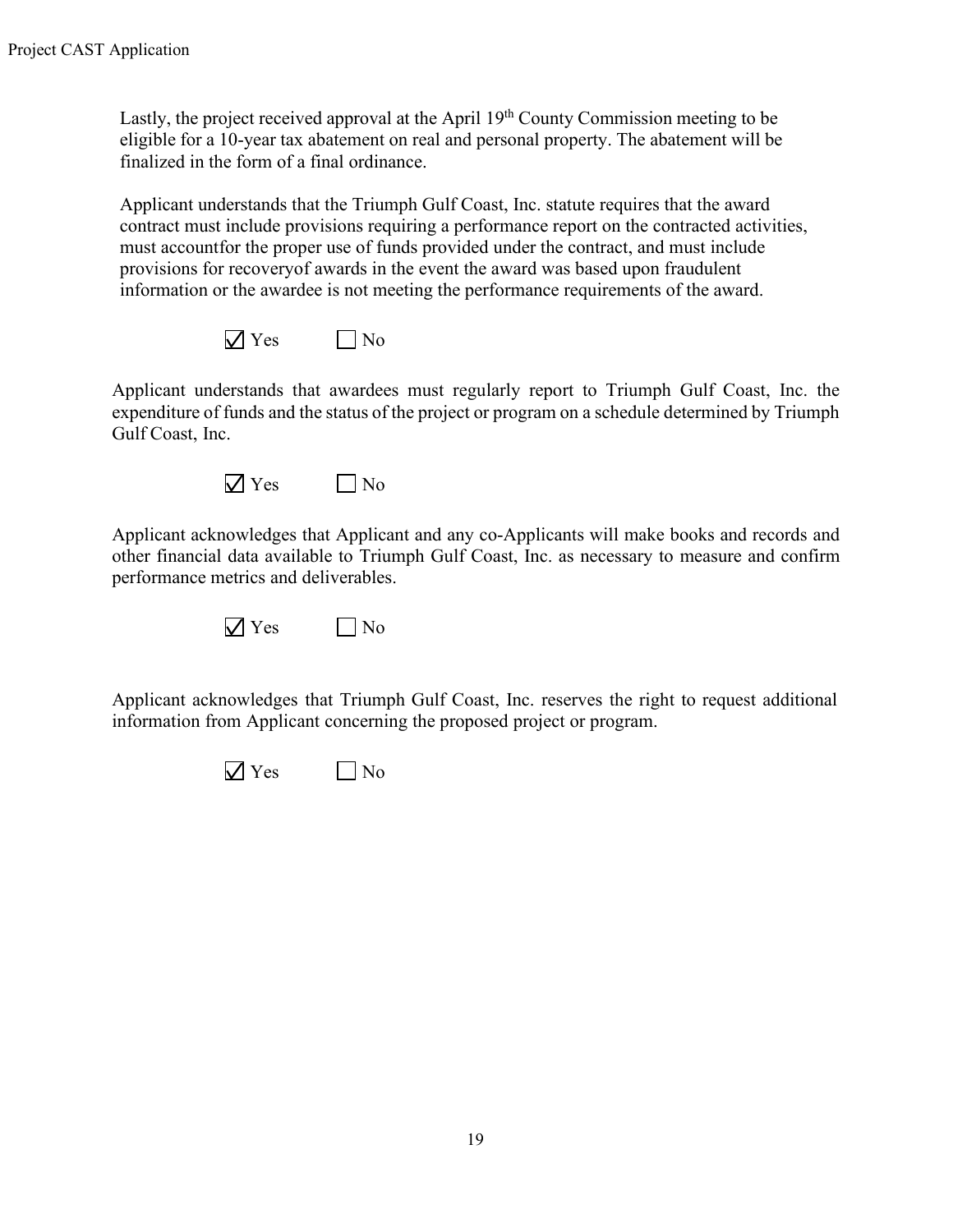#### **ADDENDUM FOR INFRASTRUCTURE PROPOSALS:**

- 1. Program Requirements
	- A. Is the infrastructure owned by the public?  $\Box$  Yes  $\Box$  No
	- B. Is the infrastructure for public use or does it predominately benefit the public? No No
	- C. Will the public infrastructure improvements be for the exclusive benefit of any single company, corporation or business entity?  $\Box$  Yes  $\Box$  No
	- D. Provide a detailed explanation of how the public infrastructure improvements will connect to a broader economic development vision for the community and benefit additional current and future businesses.

(If additional space is needed, please attach a Word document with your entire answer.)

- E. Provide a detailed description of, and quantitative evidence demonstrating how the proposed public infrastructure project will promote:
	- o Economic recovery,
	- o Economic Diversification,
	- o Enhancement of the disproportionately affected counties,
	- o Enhancement of a Targeted Industry.

(If additional space is needed, please attach a Word document with your entire answer.)

#### 2. Additional Information

| A. | Is this project an expansion of existing infrastructure project? |                             |  |  |
|----|------------------------------------------------------------------|-----------------------------|--|--|
|    | $\blacksquare$ Yes                                               | $\overline{\phantom{a}}$ No |  |  |

B. Provide the proposed beginning commencement date and number of days required to complete construction of the infrastructure project.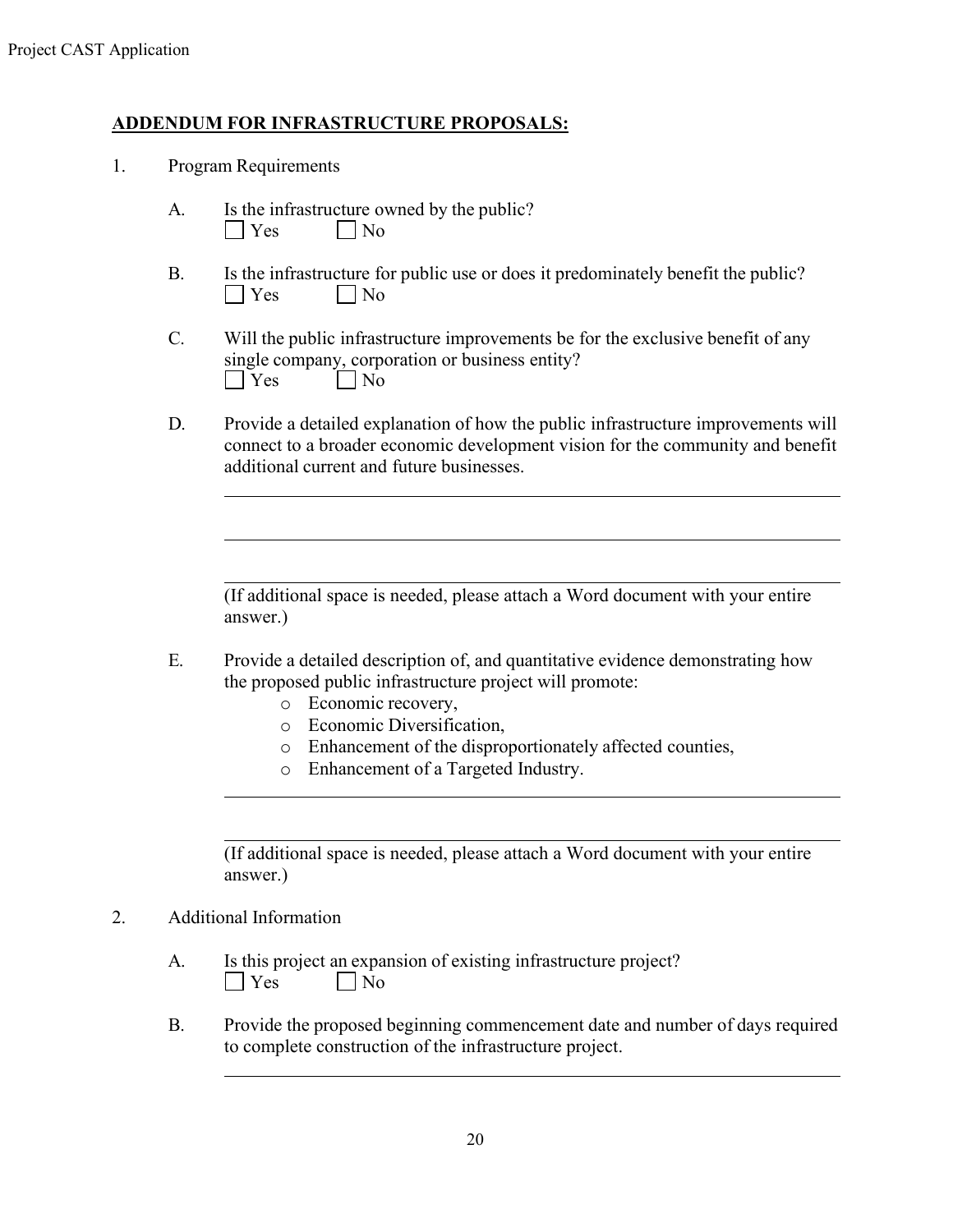(If additional space is needed, please attach a Word document with your entire answer.)

C. What is the location of the public infrastructure? (Provide the road number, if applicable.)

(If additional space is needed, please attach a Word document with your entire answer.)

D. Who is responsible for maintenance and upkeep? (Indicate if more than one are applicable.)

(If additional space is needed, please attach a Word document with your entire answer.)

E. What permits are necessary for the infrastructure project?

(If additional space is needed, please attach a Word document with your entire answer.)

Detail whether required permits have been secured, and if not, detail the timeline for securing these permits. Additionally, if any required permits are local permits, will these permits be prioritized?

(If additional space is needed, please attach a Word document with your entire answer.)

F. What is the future land use and zoning designation on the proposed site of the Infrastructure improvement, and will the improvements conform to those uses?

<sup>(</sup>If additional space is needed, please attach a Word document with your entire answer.)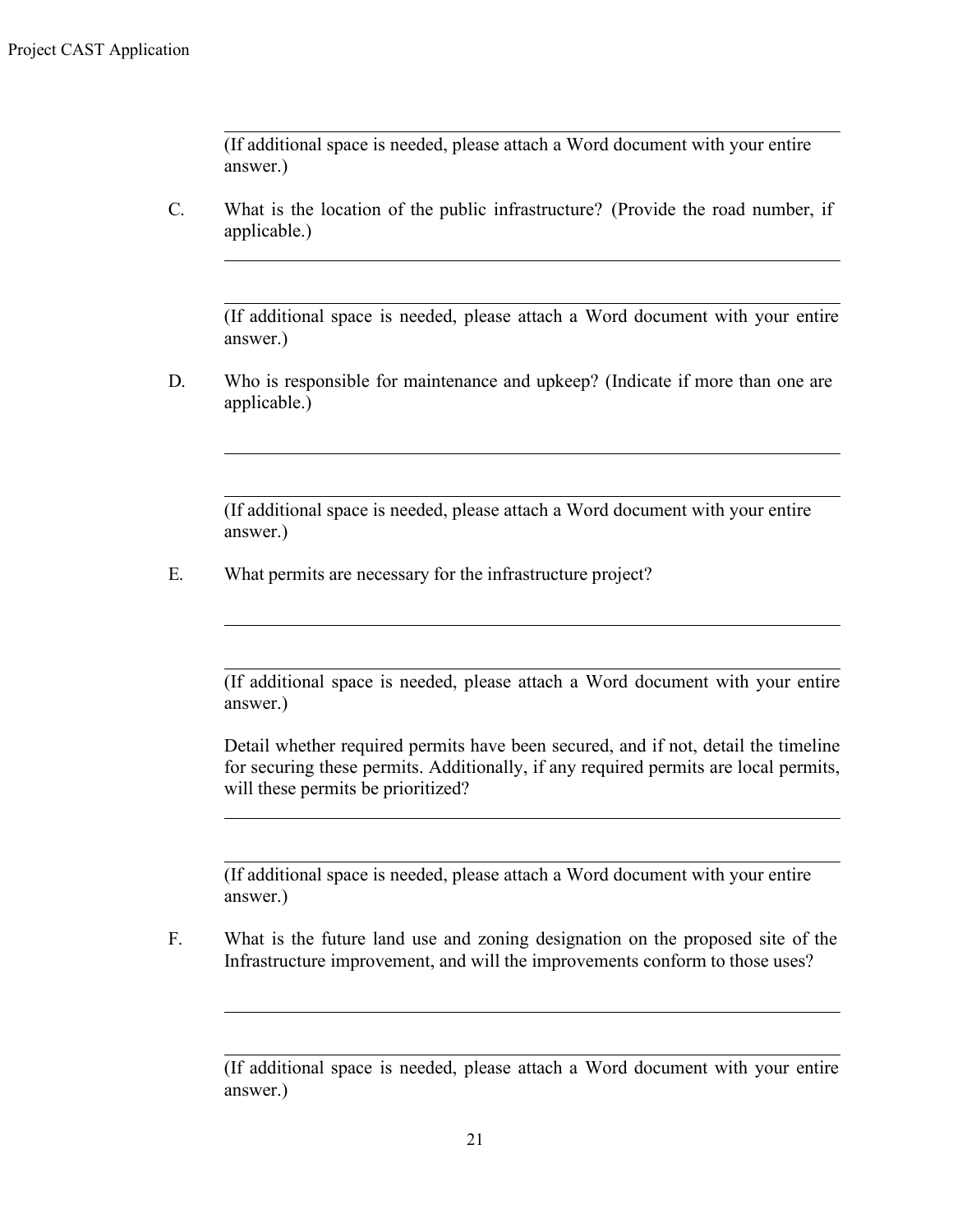| Will an amendment to the local comprehensive plan or a development order be<br>required on the site of the proposed project or on adjacent property to accommodate<br>the infrastructure and potential current or future job creation opportunities? If yes,<br>please detail the timeline<br>Yes<br>N <sub>o</sub> |
|---------------------------------------------------------------------------------------------------------------------------------------------------------------------------------------------------------------------------------------------------------------------------------------------------------------------|
| (If additional space is needed, please attach a Word document with your entire<br>answer.)                                                                                                                                                                                                                          |
| Does this project have a local match amount? If yes, please describe the entity<br>providing the match and the amount.<br>Yes<br>No                                                                                                                                                                                 |
| (If additional space is needed, please attach a Word document with your entire<br>answer.)                                                                                                                                                                                                                          |
| Provide any additional information or attachments to be considered for this<br>proposal.                                                                                                                                                                                                                            |
|                                                                                                                                                                                                                                                                                                                     |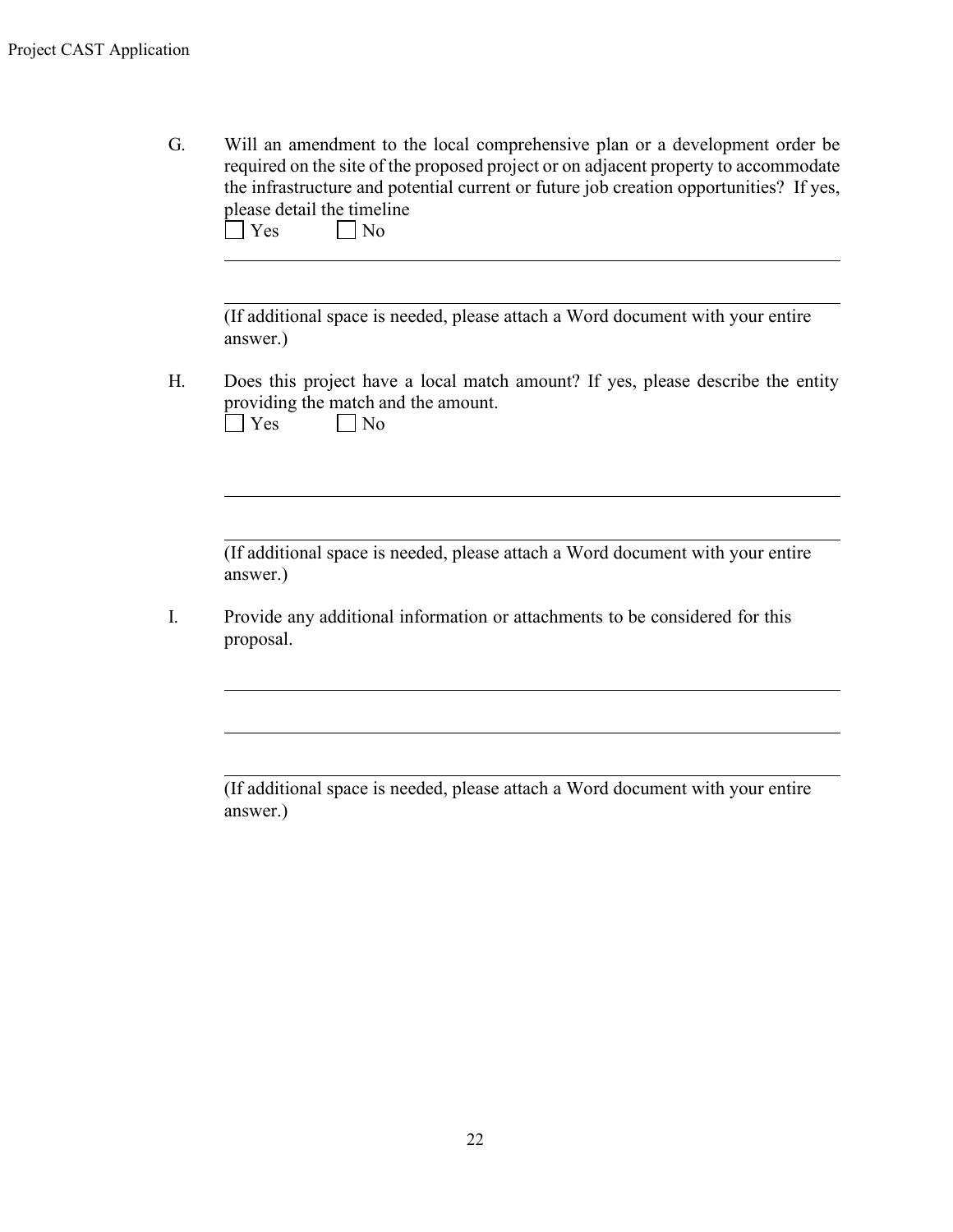#### **ADDENDUM FOR WORKFORCE TRAINING PROPOSALS**

1. Program Requirements

| Will this proposal supports programs that prepare students for future occupations<br>and careers at K-20 institutions that have campuses in the disproportionately<br>affected counties? If yes, please identify where the campuses are located and<br>provide details on how the proposed programs will prepare students for future<br>occupations and at which K-20 institutions that programs will be provided.<br>$\overline{\phantom{a}}$ No<br>Yes                                                                                                                                                                                                                                                                                                                                                                                                                                                                                      |
|-----------------------------------------------------------------------------------------------------------------------------------------------------------------------------------------------------------------------------------------------------------------------------------------------------------------------------------------------------------------------------------------------------------------------------------------------------------------------------------------------------------------------------------------------------------------------------------------------------------------------------------------------------------------------------------------------------------------------------------------------------------------------------------------------------------------------------------------------------------------------------------------------------------------------------------------------|
| (If additional space is needed, please attach a Word document with your entire<br>answer.)                                                                                                                                                                                                                                                                                                                                                                                                                                                                                                                                                                                                                                                                                                                                                                                                                                                    |
| Will the proposed program (check all that apply):<br>Increase students' technology skills and knowledge<br>Encourage industry certifications<br>Provide rigorous, alterative pathways for students to meet high<br>school graduation requirements<br>Strengthen career readiness initiatives<br>Fund high-demand programs of emphasis at the bachelor's and<br>master's level designated by the Board of Governors<br>Encourage students with interest or aptitude for science,<br>technology, engineering, mathematics, and medical disciplines to<br>pursue postsecondary education at a state university or a Florida<br>College System institution within the disproportionately affected<br>counties (similar to or the same as talent retention programs<br>created by the Chancellor of the State University System and the<br>Commission on Education)<br>For each item checked above, describe how the proposed program will achieve |
| these goals                                                                                                                                                                                                                                                                                                                                                                                                                                                                                                                                                                                                                                                                                                                                                                                                                                                                                                                                   |

(If additional space is needed, please attach a Word document with your entire answer.)

C. Will this proposal provide participants in the disproportionately affected counties with transferable, sustainable workforce skills but not confined to a single employer? If yes, please provide details.<br>
Simples Solomon No  $\Box$  No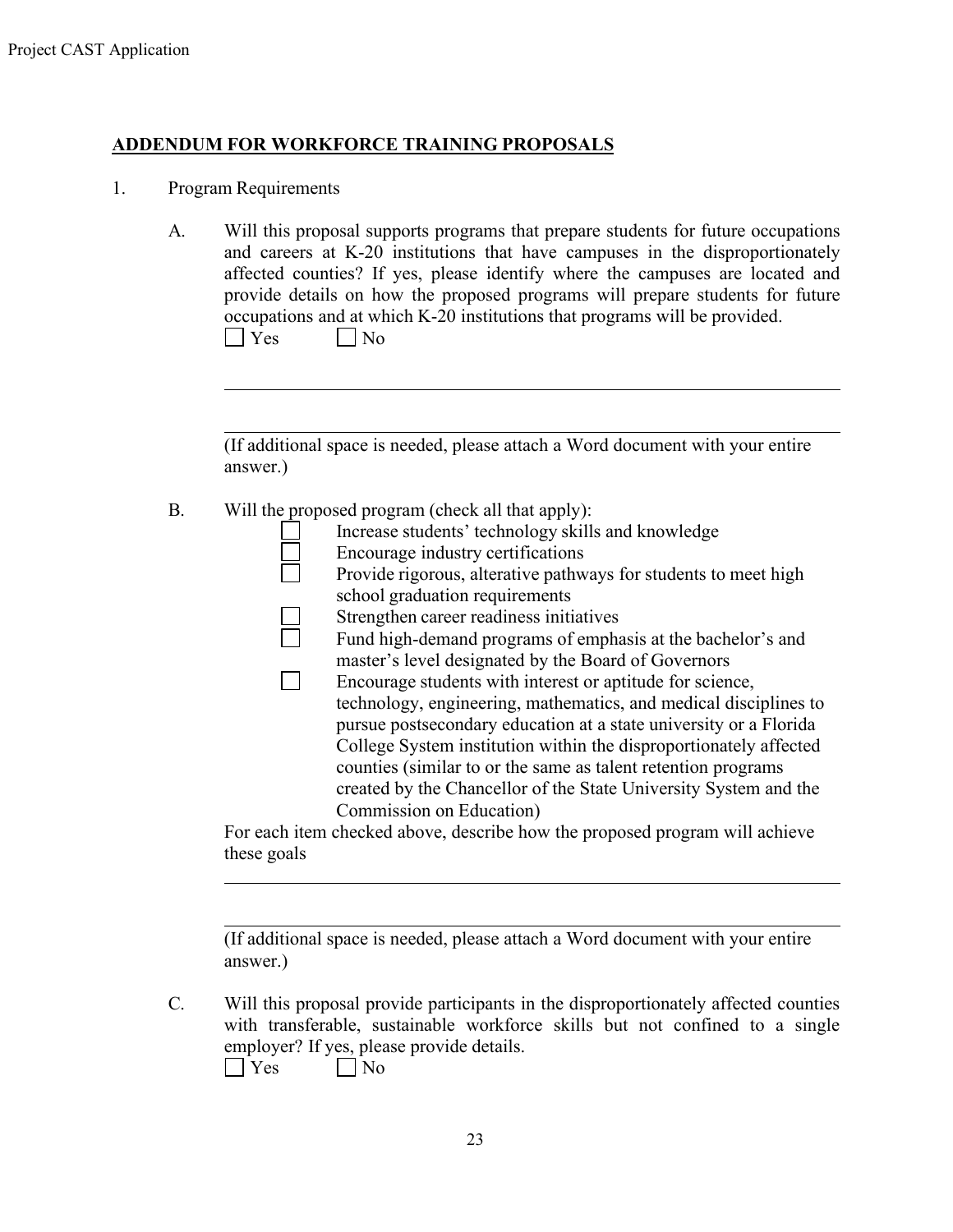(If additional space is needed, please attach a Word document with your entire answer.)

D. Identify the disproportionately affected counties where the proposed programs will operate or provide participants with workforce skills.

(If additional space is needed, please attach a Word document with your entire answer.)

- E. Provide a detailed description of, and quantitative evidence demonstrating how the proposed project or program will promote:
	- o Economic recovery,
	- o Economic Diversification,
	- o Enhancement of the disproportionately affected counties,
	- o Enhancement of a Targeted Industry.

(If additional space is needed, please attach a Word document with your entire answer.)

#### 2. Additional Information

A. Is this an expansion of an existing training program? Is yes, describe how the proposed program will enhance or improve the existing program and how the proposal program will supplements but not supplant existing funding sources.  $\bigcap$  Yes  $\bigcap$  No

(If additional space is needed, please attach a Word document with your entire answer.)

B. Indicate how the training will be delivered (*e.g.*, classroom-based, computer based, other).

> If in-person, identify the location(s) (e.g., city, campus, etc.) where the training will be available.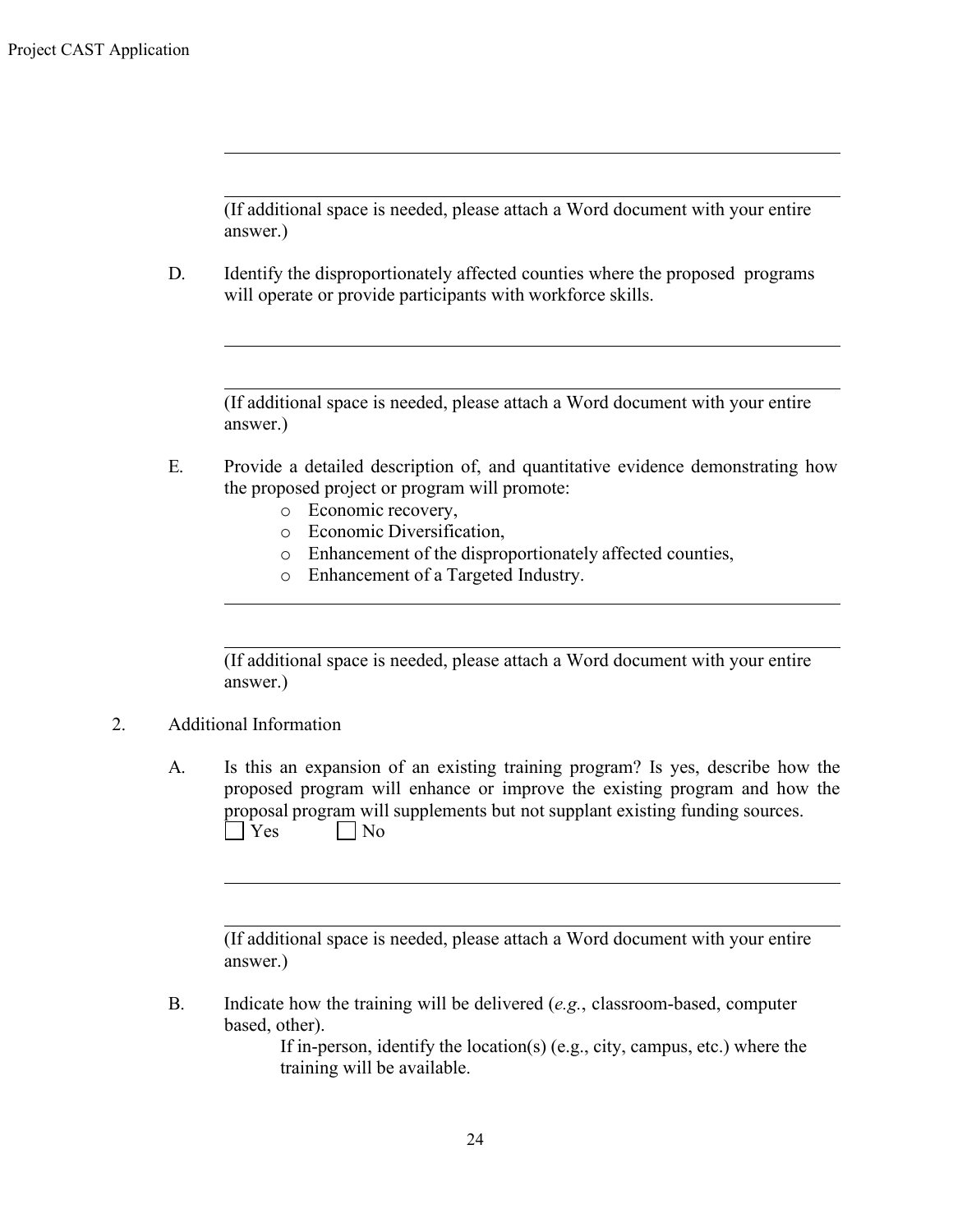If computer-based, identify the targeted location(s) (e.g., city, county) where the training will be available.

(If additional space is needed, please attach a Word document with your entire answer.)

C. Identify the number of anticipated enrolled students and completers.

(If additional space is needed, please attach a Word document with your entire answer.)

D. Indicate the length of the program (e.g, quarters, semesters, weeks, months, etc.) including anticipated beginning and ending dates.

(If additional space is needed, please attach a Word document with your entire answer.)

E. Describe the plan to support the sustainability of the proposed program.

(If additional space is needed, please attach a Word document with your entire answer.)

F. Identify any certifications, degrees, etc. that will result form the completion of the program.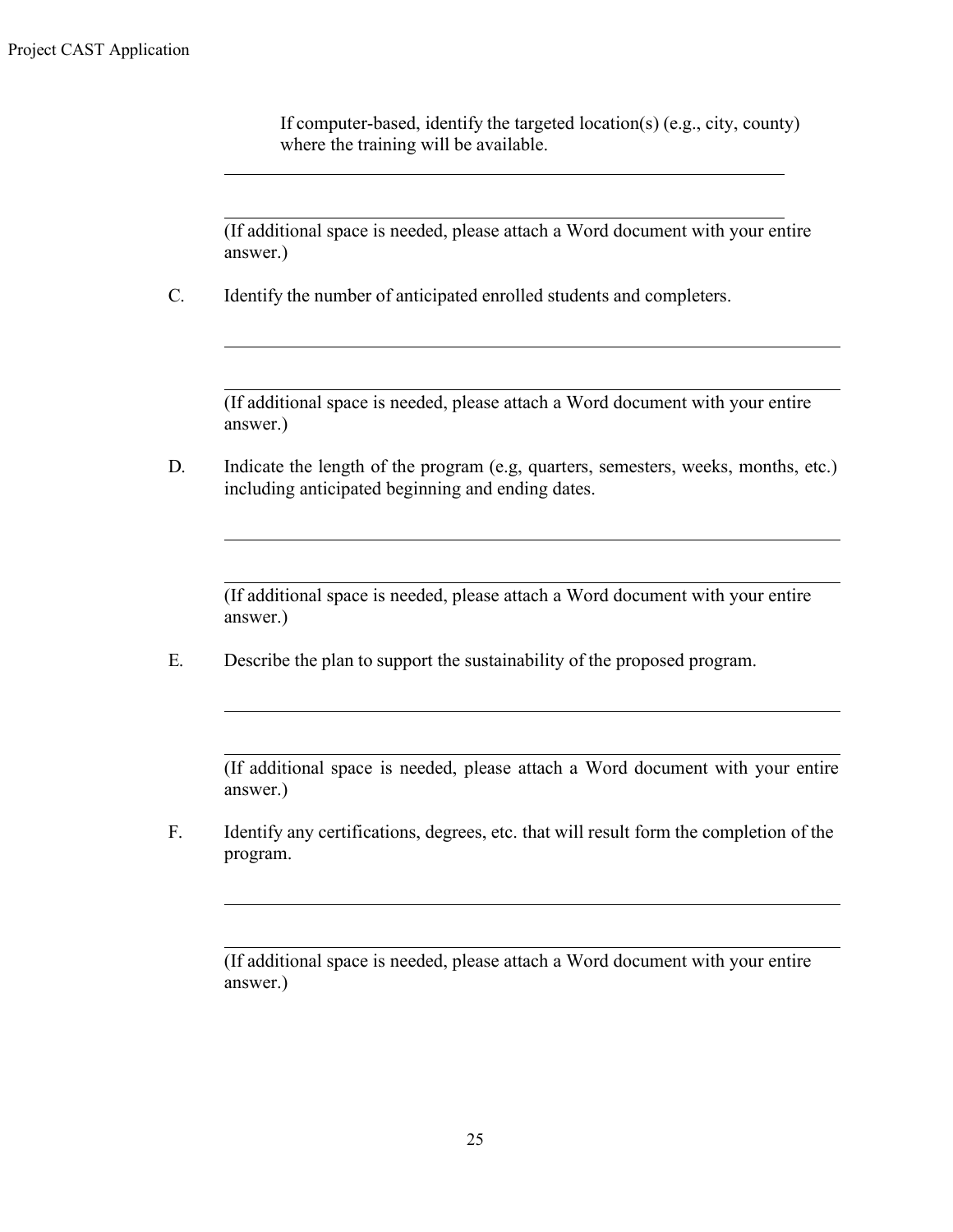G. Does this project have a local match amount? If yes, please describe the entity providing the match and the amount.<br> $\Box$  Yes  $\Box$  No  $\Box$  No

(If additional space is needed, please attach a Word document with your entire answer.)

H. Provide any additional information or attachments to be considered for this proposal.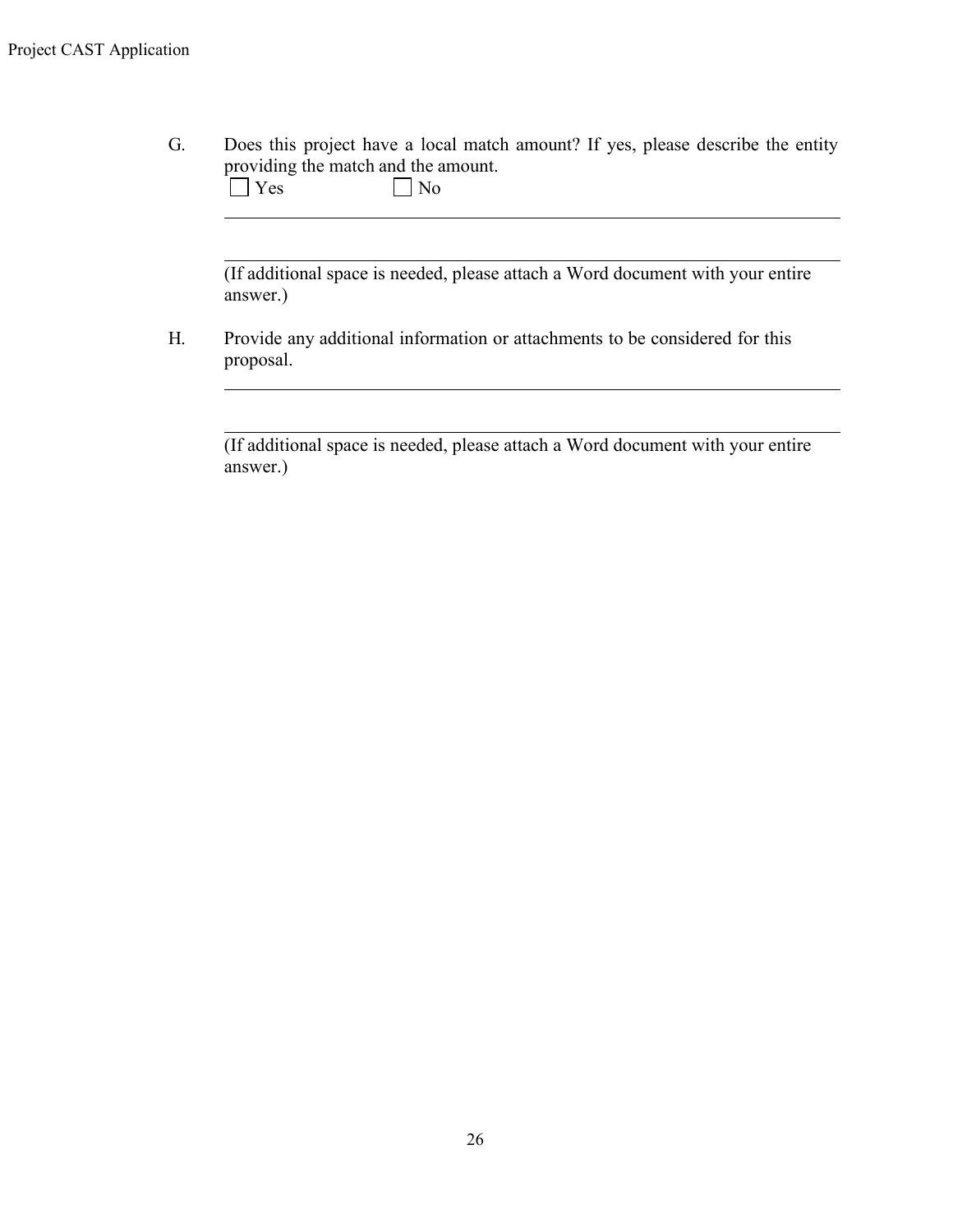#### **ADDENDUM FOR AD VALOREM TAX RATE REDUCTION:**

- 1. Program Requirements
	- A. Describe the property or transaction that will be supported by the ad valorem tax rate reduction.

(If additional space is needed, please attach a Word document with your entire answer.)

B. Provide a detailed explanation of how the ad valorem tax rate reduction will connect to a broader economic recovery, diversification, enhancement of the disproportionately affected counties and/or enhancement of a targeted industry.

(If additional space is needed, please attach a Word document with your entire answer.)

- C. Provide a detailed description of the quantitative evidence demonstrating how the proposed ad valorem tax reduction will promote:
	- o Economic recovery,
	- o Economic Diversification,
	- o Enhancement of the disproportionately affected counties,
	- o Enhancement of a Targeted Industry.

(If additional space is needed, please attach a Word document with your entire answer.)

#### 2. Additional Information

A. What is the location of the property or transaction that will be supported by the ad valorem tax rate reduction?

(If additional space is needed, please attach a Word document with your entire answer.)

B. Detail the current status of the property or transaction that will be supported by the ad valorem tax rate reduction and provide a detailed description of when and how the ad valorem tax rate reduction will be implemented.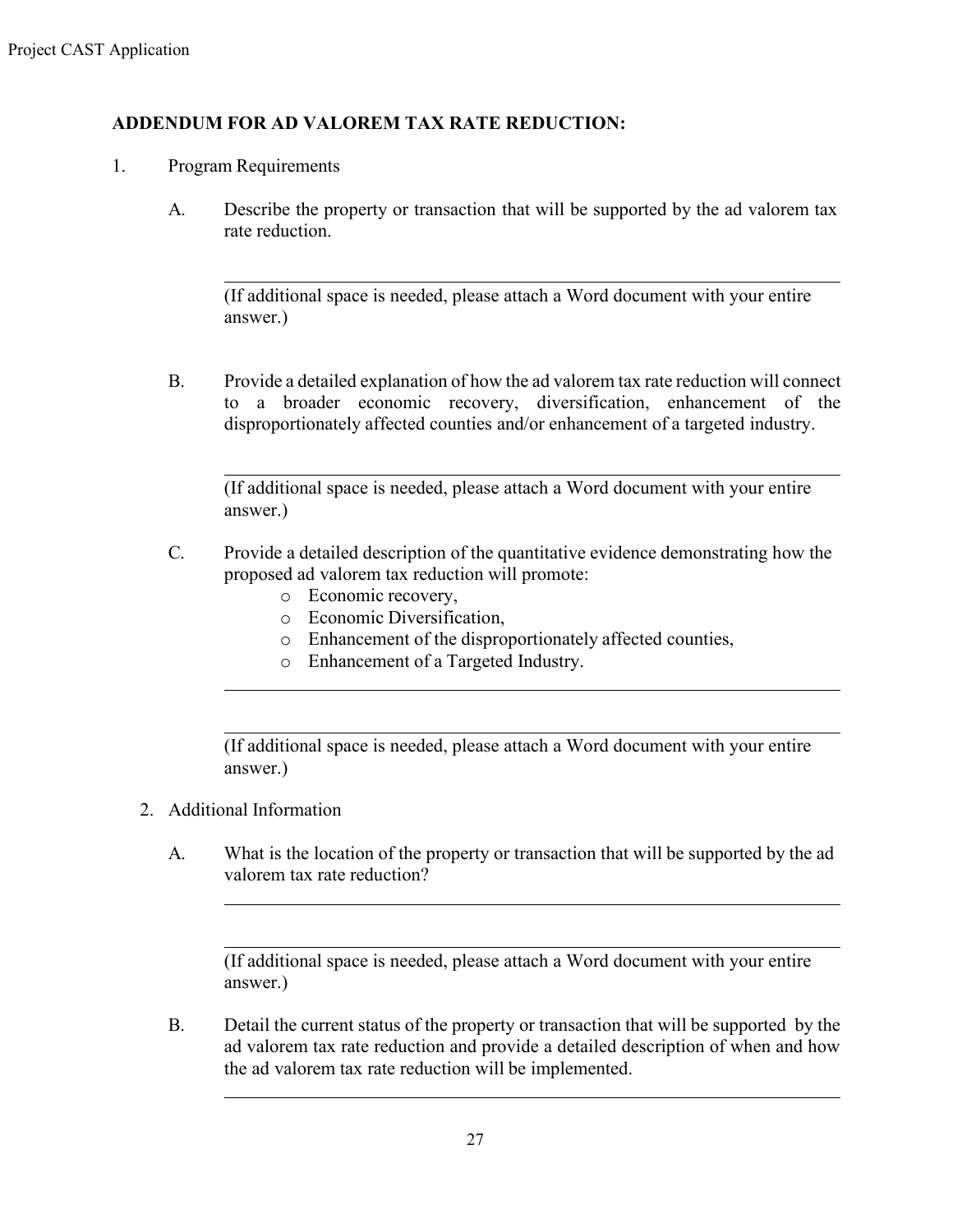(If additional space is needed, please attach a Word document with your entire answer.)

C. Does this proposed project have a local match amount? If yes, please describe the entity providing the match and the amount.  $\bigcap$  Yes  $\bigcap$  No

(If additional space is needed, please attach a Word document with your entire answer.)

D. Provide any additional information or attachments to be considered for this proposal.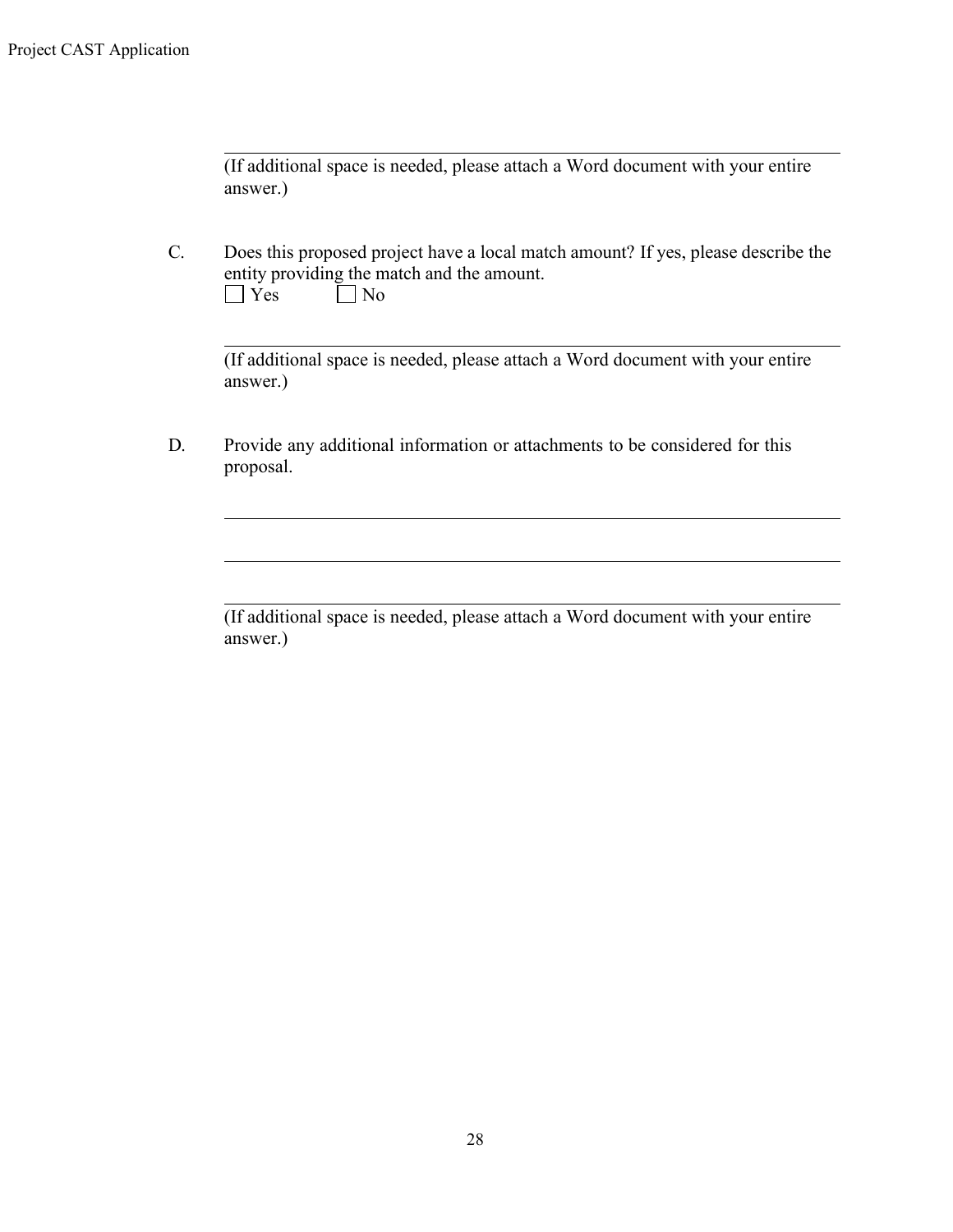#### **ADDENDUM FOR LOCAL MATCH REQUIREMENTS OF SECTION 288.0655, FLORIDA STATUTES**

- 1. Program Requirements
	- A. Describe the local match requirements of Section 288.0655 and the underlying project, program or transaction that will be funded by the proposed award.

(If additional space is needed, please attach a Word document with your entire answer.)

B. Provide a detailed explanation of how the local match requirements and the underlying project or program will connect to a broader economic recovery, diversification, enhancement of the disproportionately affected counties and/or enhancement of a targeted industry.

(If additional space is needed, please attach a Word document with your entire answer.)

- C. Provide a detailed description of, and quantitative evidence demonstrating how the proposed local match requirements will promote:
	- o Economic recovery,
	- o Economic Diversification,
	- o Enhancement of the disproportionately affected counties,
	- o Enhancement of a Targeted Industry.

(If additional space is needed, please attach a Word document with your entire answer.)

- 2. Additional Information
	- A. What is the location of the property or transaction that will be supported by the local match requirements?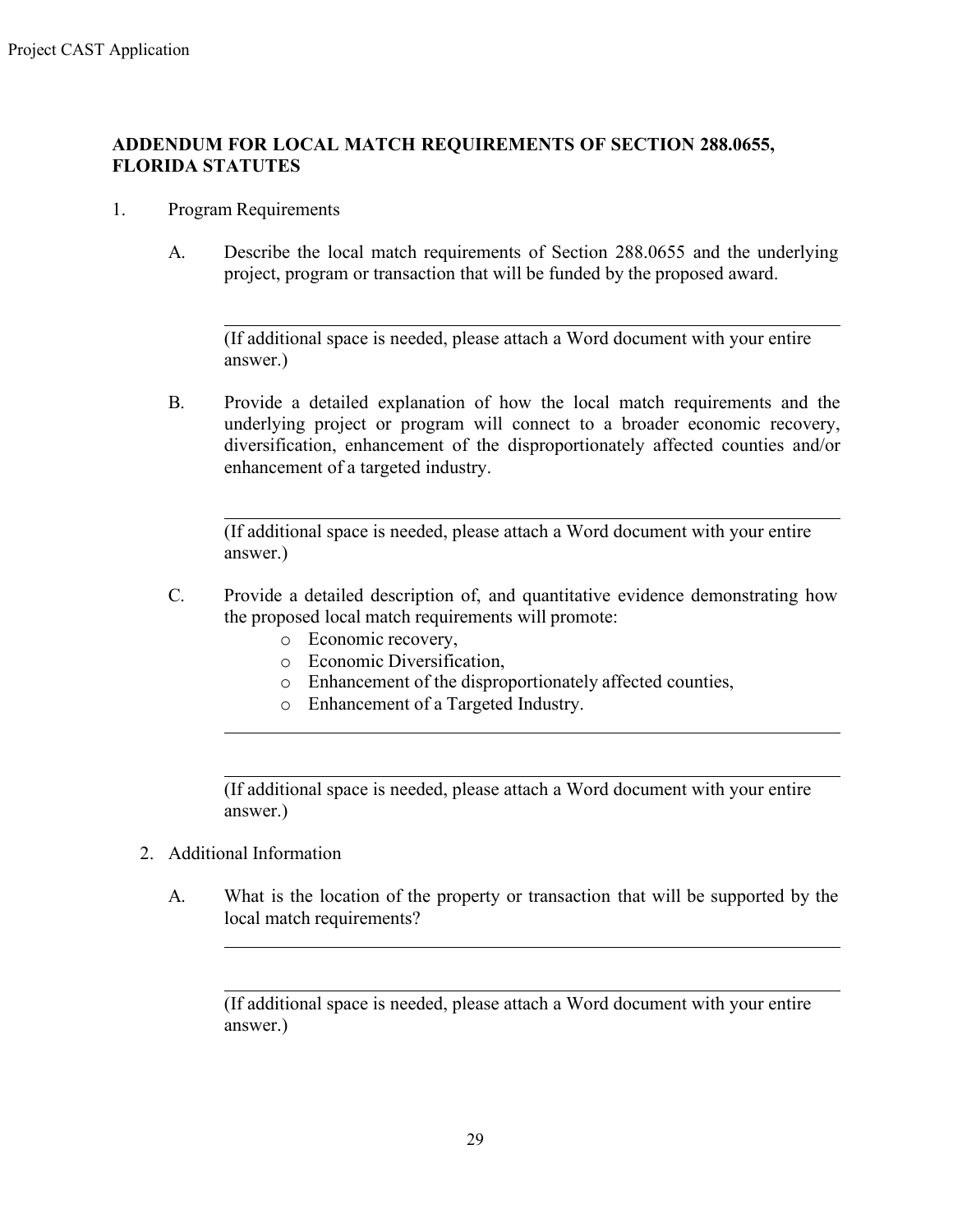B. Detail the current status of the property or transaction that will be supported by the local match requirement and provide a detailed description of when and how the local match requirement will be implemented.

(If additional space is needed, please attach a Word document with your entire answer.)

C. Provide any additional information or attachments to be considered for this proposal.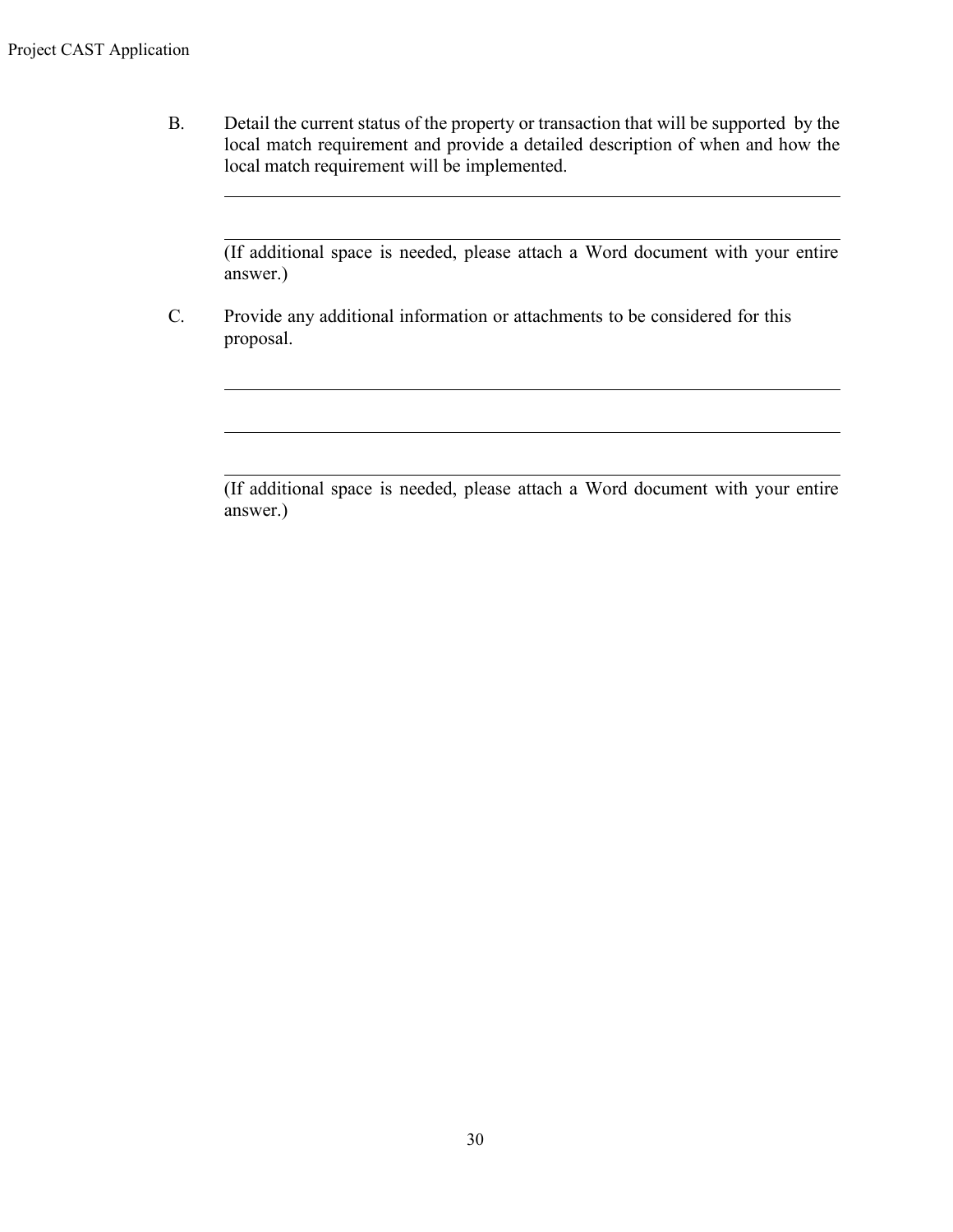#### **ADDENDUM FOR LOCAL ACTION PLAN**

- 1. Program Requirements
	- A. Describe how the proposed award will establish and maintain equipment and trained personnel for local action plans of response to respond to disasters.
	- B. Describe the type and amount of equipment and trained personnel that will be established or maintained by the proposed award.
	- C. Identify the specific local action plans (*e.g.*, Coastal Impacts Assistance Program) that will benefit from the proposed award.
	- D. Provide a detailed explanation of how the proposed award will connect to a broader economic recovery, diversification, enhancement of the disproportionately affected counties and/or enhancement of a targeted industry.

(If additional space is needed, please attach a Word document with your entire answer.)

- E. Provide a detailed description of the quantitative evidence demonstrating how the proposed will promote:
	- o Economic recovery,
	- o Economic Diversification,
	- o Enhancement of the disproportionately affected counties,
	- o Enhancement of a Targeted Industry.

(If additional space is needed, please attach a Word document with your entire answer.)

- 2. Additional Information
	- A. What is the location of the local action program that will be supported by the proposed award?

(If additional space is needed, please attach a Word document with your entire answer.)

B. Detail the current status of the local action plans (*e.g.*, new plans, existing plans, etc.) that will be supported by the proposed award and provide a detailed description of when and how the proposed award will be implemented.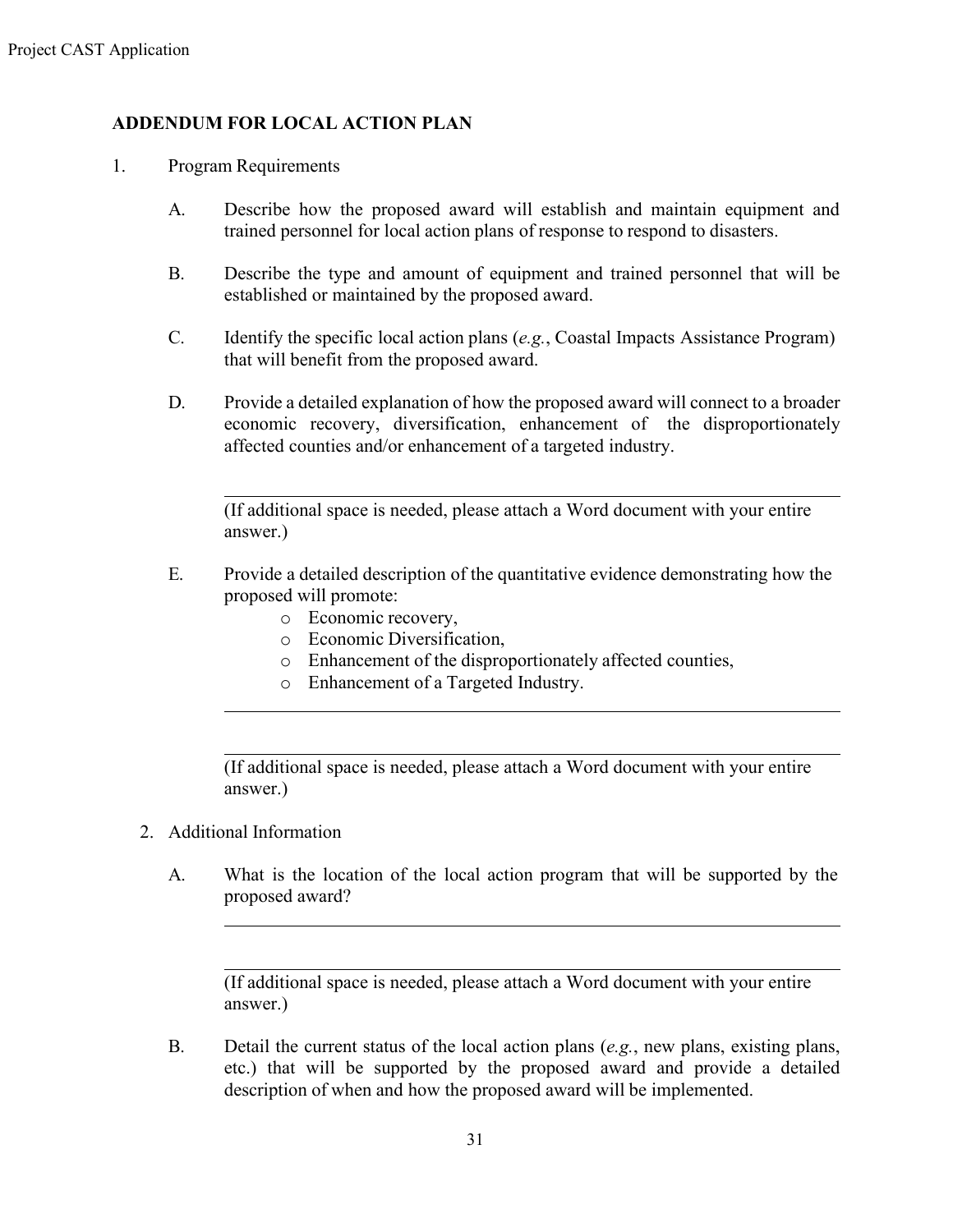(If additional space is needed, please attach a Word document with your entire answer.)

C. Provide any additional information or attachments to be considered for this proposal.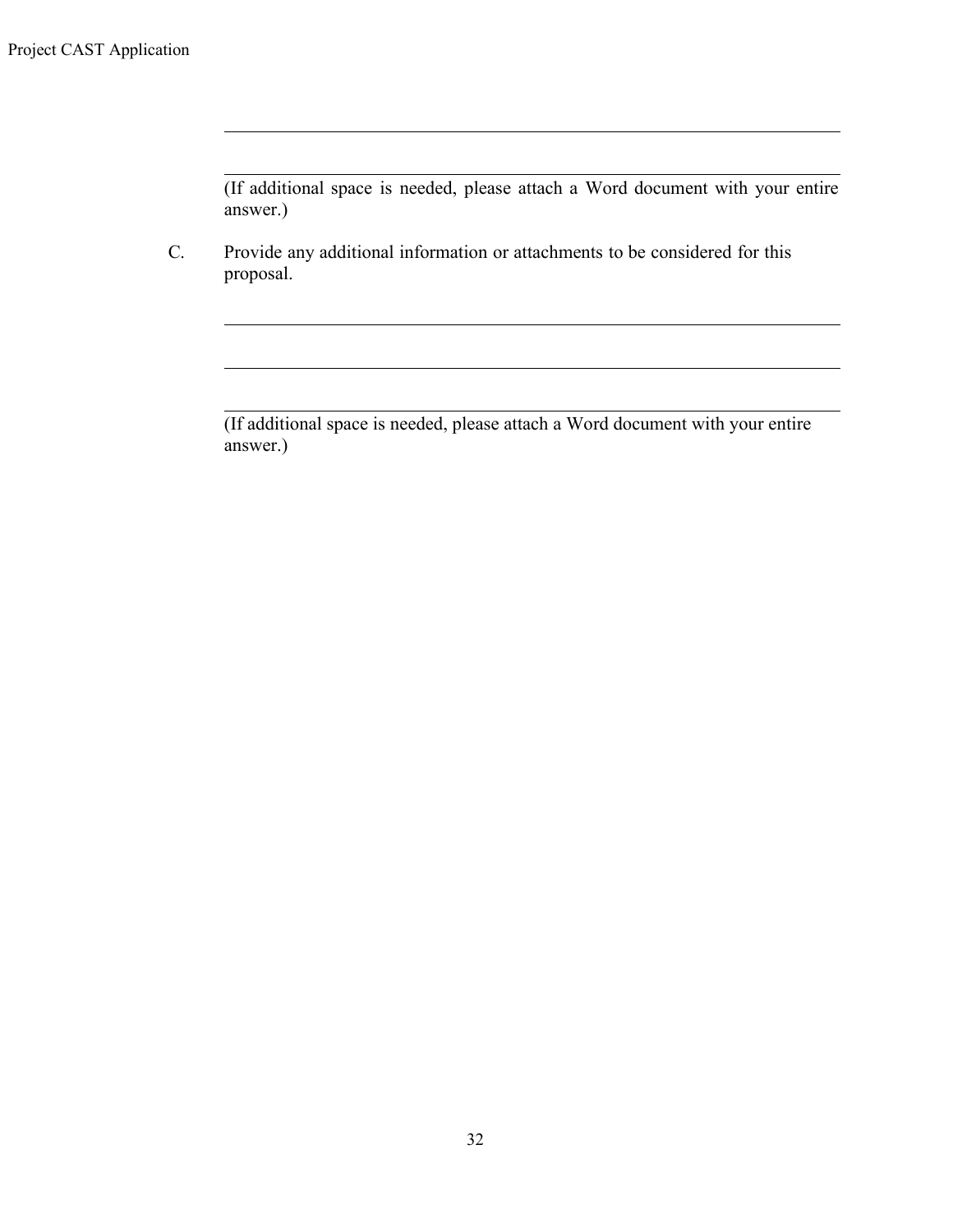#### **ADDENDUM FOR ADVERTISING/PROMOTION**

| 1. | Program Requirements |
|----|----------------------|
|----|----------------------|

- A. Is the applicant a tourism entity crated under s. 288.1226, Florida Statutes?  $|$   $|$   $Y$ es  $|$   $|$   $N$ o
- B. Does the applicant advertise and promote tourism and Fresh From Florida? If yes, provide details on how it advertises and promotes tourism and Fresh From Florida. No No

(If additional space is needed, please attach a Word document with your entire answer.)

C. Does the proposed award promote workforce and infrastructure on behalf of the disproportionately affected counties? If yes, describe how workforce and infrastructure is promoted on behalf of the disproportionately affected counties.  $\Box$  Yes  $\Box$  No

(If additional space is needed, please attach a Word document with your entire answer.)

D. Provide a detailed explanation of how the proposed award will connect to a broader economic recovery, diversification, enhancement of the disproportionately affected counties and/or enhancement of a targeted industry.

- E. Provide a detailed description of the quantitative evidence demonstrating how the proposed will promote:
	- o Economic recovery,
	- o Economic Diversification,
	- o Enhancement of the disproportionately affected counties,
	- o Enhancement of a Targeted Industry.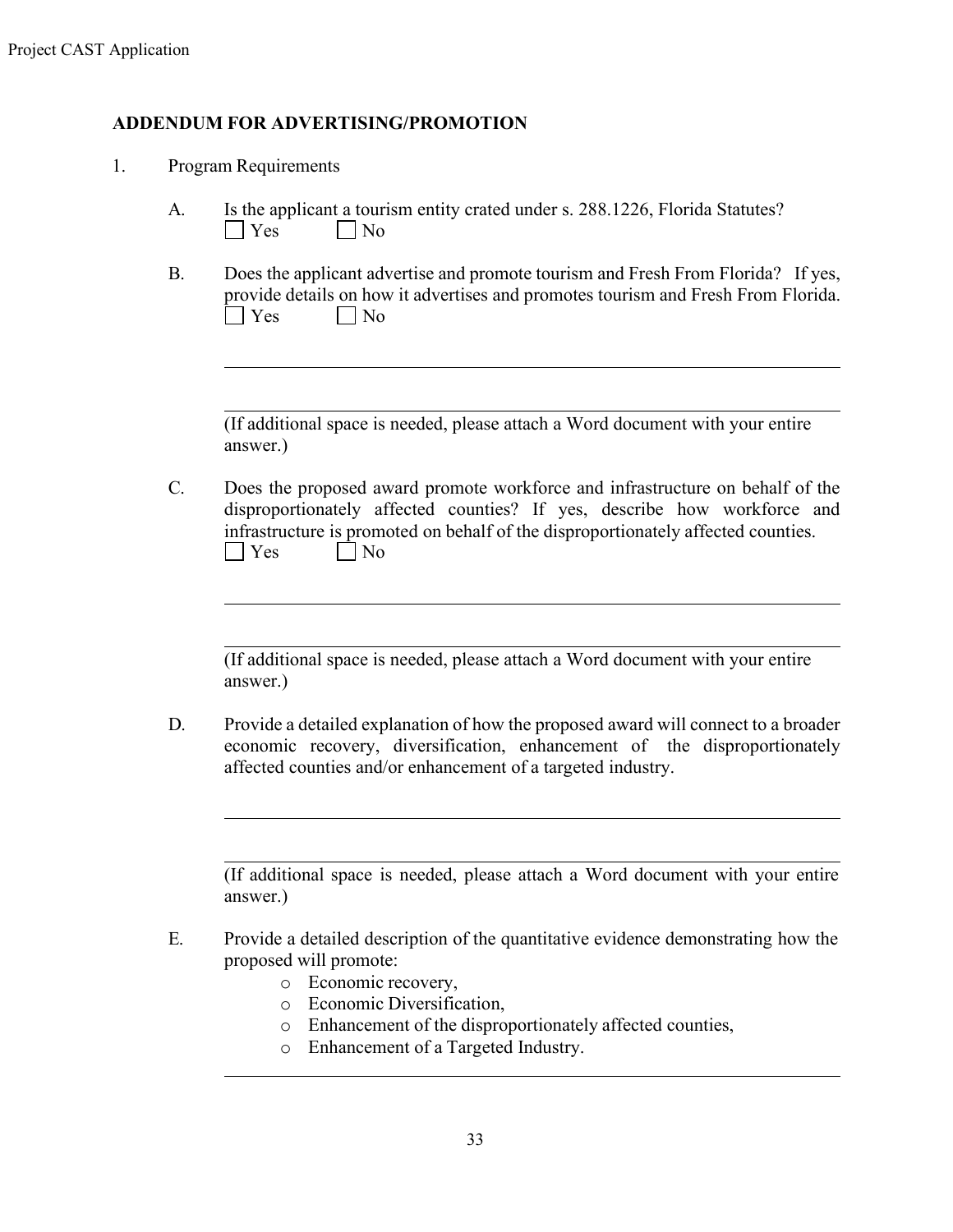(If additional space is needed, please attach a Word document with your entire answer.)

- 2. Additional Information
	- A. Describe the advertising and promotion mediums and locations where the advertising and promotion will occur.

(If additional space is needed, please attach a Word document with your entire answer.)

B. Detail the current status of the advertising and promotion (*e.g.*, new plans, existing plans, etc.) that will be supported by the proposed award and provide a detailed description of when and how the proposed award will be implemented.

(If additional space is needed, please attach a Word document with your entire answer.)

C. Provide any additional information or attachments to be considered for this proposal.